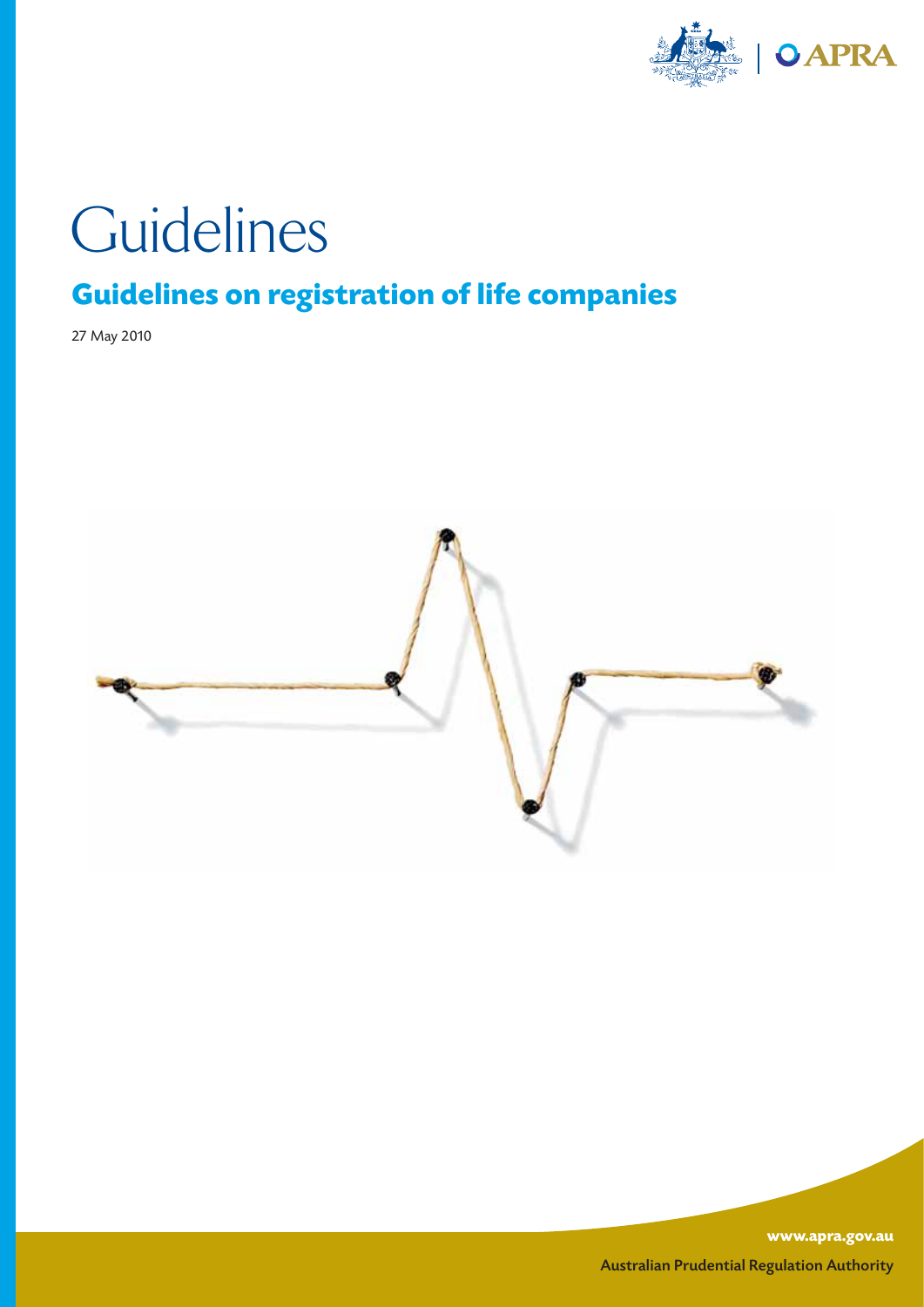#### Copyright

© Commonwealth of Australia

This work is copyright. You may download, display, print and reproduce this material in unaltered form only (retaining this notice) for your personal, noncommercial use or use within your organisation. All other rights are reserved.

Requests and inquiries concerning reproduction and rights should be addressed to:

Commonwealth Copyright Administration Copyright Law Branch Attorney-General's Department Robert Garran Offices National Circuit Barton ACT 2600 Fax: (02) 6250 5989

or submitted via the copyright request form on the website http://www.ag.gov.au/cca

#### Disclaimer

These guidelines are not legal advice and users are encouraged to obtain professional advice about the application of any legislation or prudential standard relevant to their particular circumstances and to exercise their own skill and care in relation to any material contained in these guidelines.

APRA disclaims any liability for any loss or damage arising out of any use of these guidelines.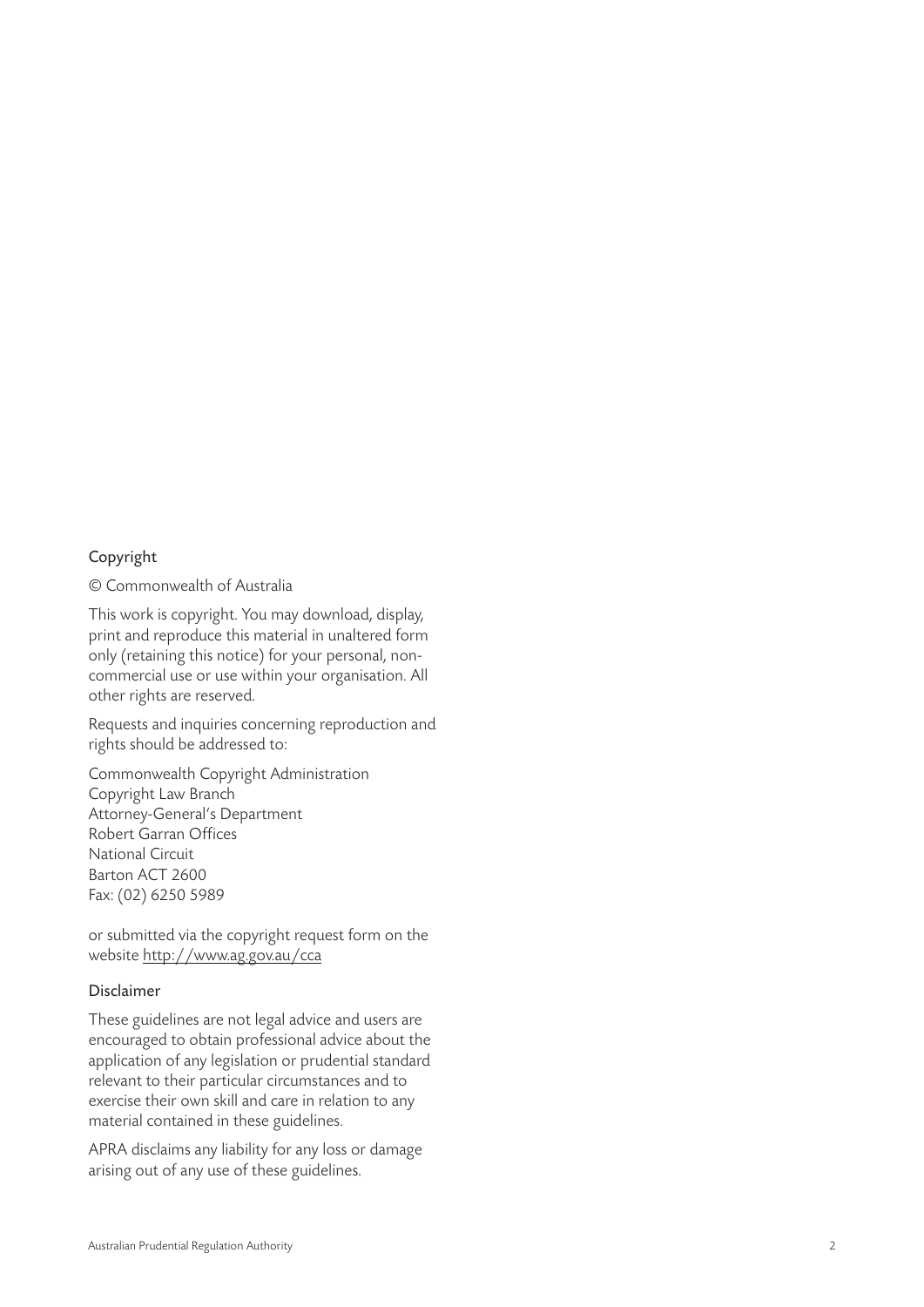# **Contents**

| <b>Objectives</b>                                                                                                                                    | 4  |
|------------------------------------------------------------------------------------------------------------------------------------------------------|----|
| <b>Background</b>                                                                                                                                    | 5  |
| <b>Registration criteria for life companies</b>                                                                                                      | 6  |
| Ownership                                                                                                                                            | 7  |
| <b>Governance</b>                                                                                                                                    | 7  |
| <b>Capital and assets</b>                                                                                                                            | 7  |
| <b>Risk management framework</b>                                                                                                                     | 8  |
| <b>Compliance</b>                                                                                                                                    | 8  |
| <b>Reinsurance management</b>                                                                                                                        | 8  |
| <b>Information and accounting systems</b>                                                                                                            | 8  |
| <b>Supervision by home supervisor</b>                                                                                                                | 9  |
| Intra-group transactions and arrangements                                                                                                            | 9  |
| <b>Application procedures</b>                                                                                                                        | 9  |
| Preliminary consultation                                                                                                                             | 9  |
| Information required to be submitted on application                                                                                                  | 10 |
| Submission of application                                                                                                                            | 10 |
| Processing and notification                                                                                                                          | 10 |
| Attachment A - Extract from the Life Insurance Act 1995 on registration                                                                              | 11 |
| Attachment B - Summary of APRA's life insurance prudential framework                                                                                 | 14 |
| Attachment C - Supporting information required for an application to register<br>as a life company - Locally incorporated life company               | 17 |
| Attachment D - Supporting information required for an application to register<br>as a life company - Eligible foreign life insurance company (EFLIC) | 21 |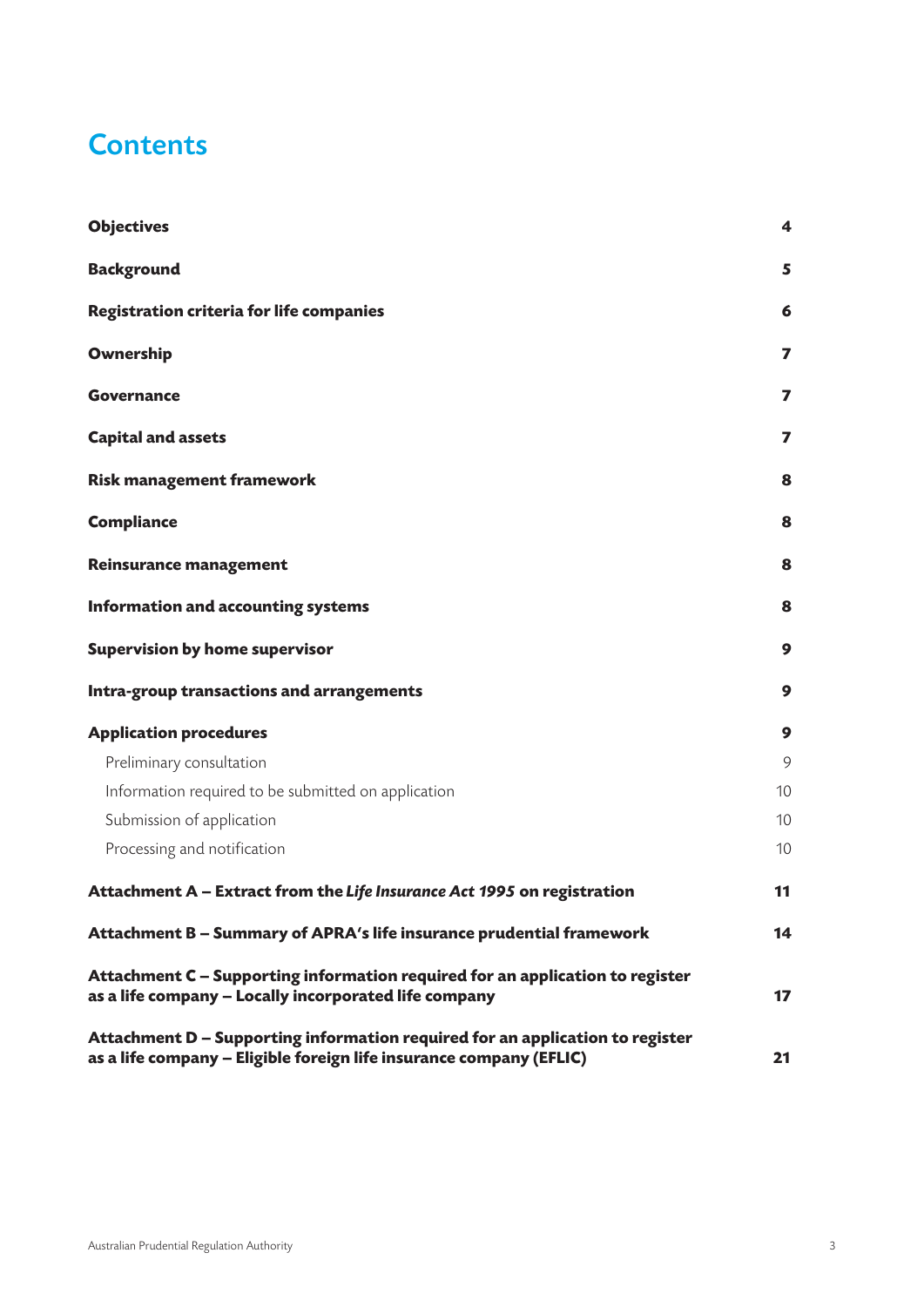# **Objectives**

- These guidelines apply to applicants seeking to register to carry on life insurance business in Australia under the *Life Insurance Act 1995* (the Act). They outline APRA's registration process for life companies including the minimum criteria to be addressed by applicants and the information and documents required to be submitted with an application.
- 2. Where a non-operating holding company (NOHC) of the applicant is also applying to be registered as a NOHC under the Act, reference should also be made to the 'Guidelines on registration of non-operating holding companies of life companies' on www.apra.gov.au.
- 3. Where an applicant seeks to be registered as a Friendly Society under the Act, reference should also be made to the additional requirements outlined in Part 2A of the Act. These will need to be addressed in addition to the requirements outlined in these guidelines.
- 4. APRA's registration process, as with its approach to supervision, is consultative and each applicant is assigned a responsible supervisor who is the main contact for the applicant on all APRArelated matters.
- 5. Where an applicant does not have current business operations in Australia, it is expected to build its resources and establish its core operations during the registration process, so that it is ready to commence writing life insurance business when it is registered.
- 6. The application involves the following steps:
	- (a) preliminary consultation between APRA and the prospective applicant to discuss the applicant's plans to carry on life insurance business in Australia. This discussion will assist in clarifying what matters need to be addressed in an application and also in identifying any matters which might adversely affect the proposal;
- (b) submission of a draft application and relevant information, as detailed in these registration guidelines, along with the applicable fee; and
- (c) APRA's review of the application. This will normally include meetings with senior officers and other responsible persons, as well as on-site reviews of facilities and systems proposed to be used by the applicant in carrying on its life insurance business in Australia.
- 7. A life company must appoint an actuary under s93 of the Act (the appointed actuary). APRA would expect the proposed appointed actuary to play a major role in the application. This includes involvement in the development of the business plans, review of the terms and conditions of life insurance policies to be issued by the company, and advice on the appropriateness of the proposed reinsurance arrangements.
- 8. Generally, the overall licensing process could take from three to 12 months. This will vary, for instance, depending on the complexity of the proposed arrangements and the extent to which the applicant can base its operations on an existing, well-established and sound business model (e.g. a model drawn from existing arrangements in another part of a corporate group).
- 9. Some common factors that can delay the registration process include:
	- (a) an initial application which contains incomplete or inadequate documentation;
	- (b) an applicant being unable or unwilling to comply with APRA's requirements (for example, being unable to raise the required level of capital); and
	- (c) delays in responding to APRA's requirements and requests.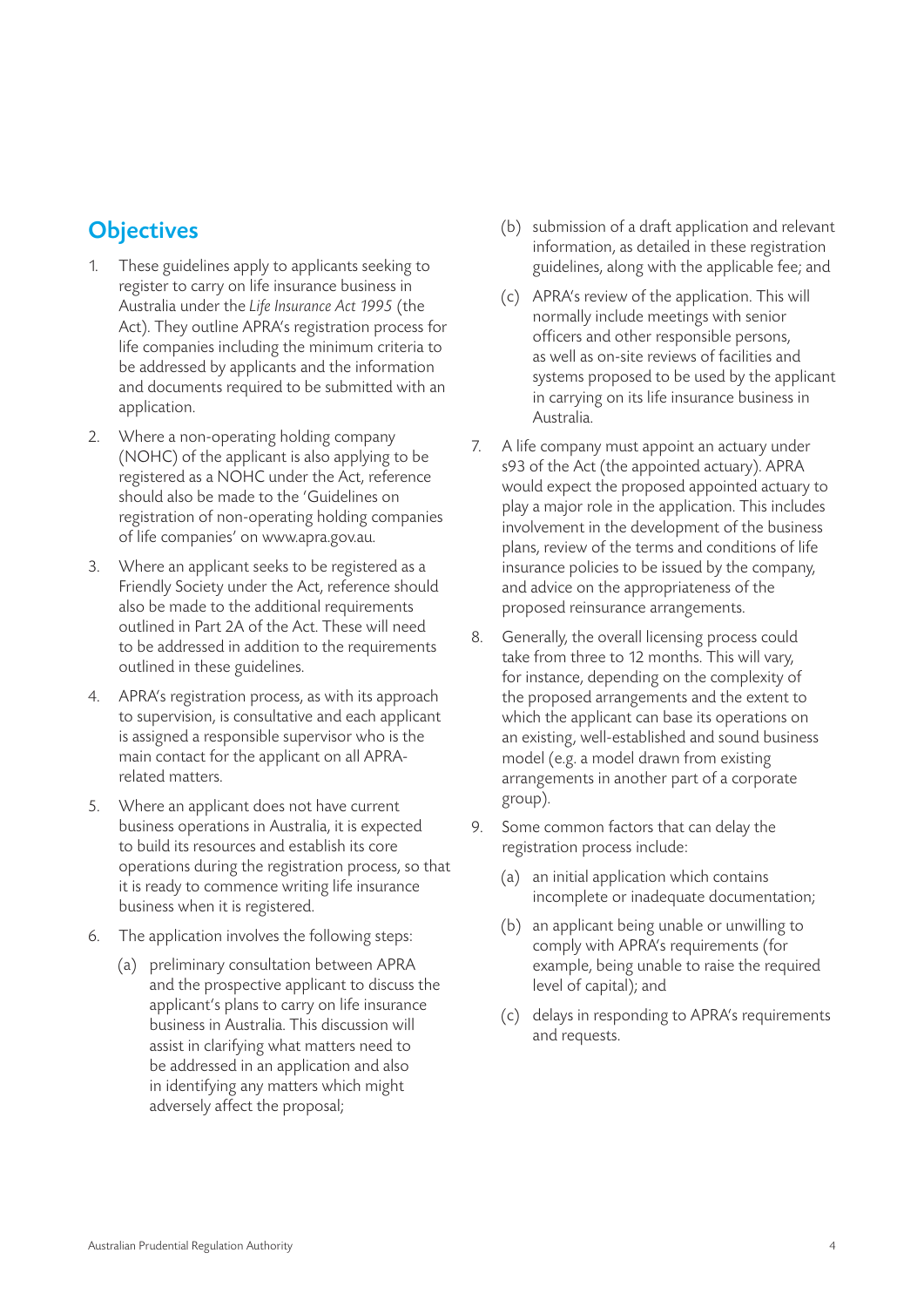10. APRA encourages all prospective applicants to contact it as early as possible during their planning process to outline and discuss their proposals. This should facilitate the orderly and prompt assessment of any later application for registration.

# **Background**

- 11. These guidelines apply to an applicant seeking to register to carry on life insurance business in Australia. They set down the minimum criteria to be addressed by an applicant and detail the information and documents required to be submitted with an application.An extract from the Act relating to registration is at Attachment A.
- 12. Life insurance business is conducted through one or more statutory funds of a life company. Each fund must be created in the records of the life company so as to be separately identifiable from the shareholders fund. Part 4 of the Act deals with the requirements relating to statutory funds including, amongst other things, the company's duties in respect to each fund, restrictions on their operations, requirements in relation to financial accounting, the holding of capital and distribution of surplus. Each statutory fund is effectively a supervised entity in its own right and is subject to its own capital adequacy and solvency requirements. In addition there are management capital requirements applicable to the operation of the shareholders fund.
- 13. Division 2 of Part 4 of the Act places a specific duty on directors of a life company. In the event of a conflict of interest between policy owners and shareholders the directors must take reasonable care, and use due diligence, to see that the company gives priority to the interest of owners and prospective owners of those policies over the interests of shareholders.
- 14. 'Life insurance business' consists of the business of issuing life policies, the undertaking of liability under such policies and any business that relates to this business. There are some specified exemptions for particular types of business.<sup>1</sup> In addition APRA may declare certain business to be life insurance business under sections 12A and 12B of the Act. Under section 234, a life company must not intentionally carry on any insurance business other than life insurance business. Therefore an applicant needs to ensure that all its insurance business meets the definition of life insurance business or else obtain a suitable declaration from APRA. A company, other than a friendly society, registered to carry on life insurance business in Australia is referred to as a 'life company'.
- 15. The Act only allows life insurance business in Australia to be carried on by a company. Therefore, the Australian Prudential Regulation Authority (APRA) cannot consider applications from partnerships or unincorporated entities. Prospective applicants may refer to the Australian Securities  $\mathfrak O$  Investments Commission (ASIC) web site (www.asic.gov.au) for information on the requirements and procedures for registration of a company in Australia.
- 16. A foreign-incorporated applicant may seek to establish a locally incorporated subsidiary to carry on life insurance business in Australia. Alternatively, a foreign-incorporated life company may, if it is from a jurisdiction covered by the *Life Insurance Regulations 1995*<sup>2</sup> (the regulations), seek to operate in Australia through a branch as an Eligible Foreign Life Insurance Company (EFLIC). An EFLIC must maintain a Compliance Committee and the requirements on its composition, operation and duties and responsibilities are set out in Attachment B of Prudential Standard LPS 510 Governance. There are no special restrictions on the number, size or mix of operations of foreign-owned subsidiaries or EFLIC's operating in the Australian market.

<sup>1</sup> For details of exemptions refer to subsection 11(3) of the Act. Note that Life Policy is defined in s9 of the Act.

<sup>2</sup> Currently restricted to a body corporate incorporated in and authorised to conduct life insurance business in the United States of America.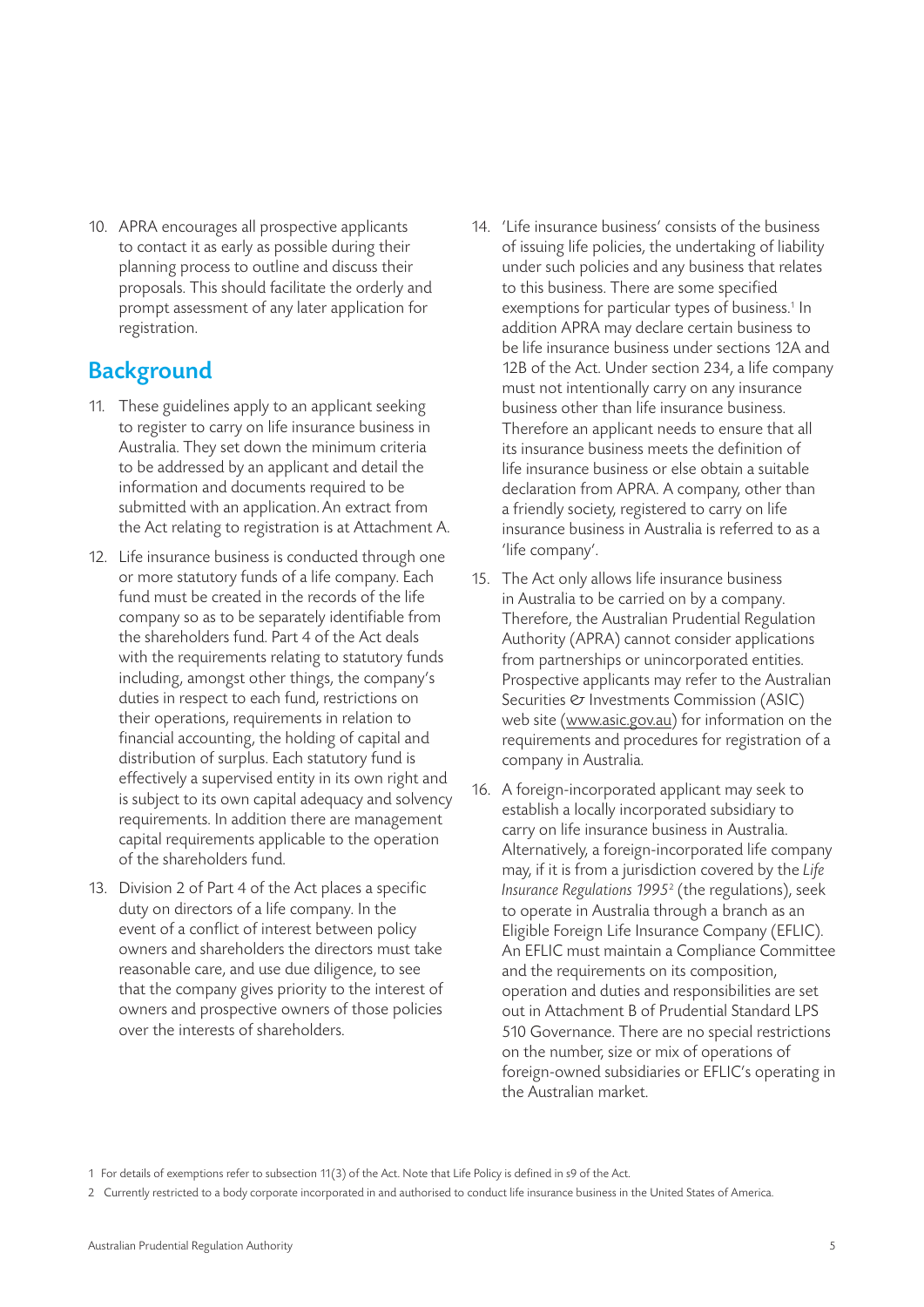- 17. Foreign-owned subsidiaries and EFLIC's are subject to similar legislative and prudential requirements to Australian-owned and incorporated life companies. The prime responsibility for oversight of the Australian operations of an EFLIC rests with its local management and Compliance Committee. While a foreign life company's home regulators will play a role in supervising the EFLIC, to protect the interests of Australian policyowners, an EFLIC is required to maintain statutory funds in relation to its life insurance business in Australia and have its local operations subject to APRA's prudential supervision.
- 18. A body corporate seeking registration to carry on life insurance business in Australia should apply in writing to APRA in accordance with the Act.<sup>3</sup> An application should be signed by two directors of the applicant.
- 19. Where an applicant will be a subsidiary of a non-operating holding company (NOHC) that is not registered as a NOHC under the Act, APRA expects that the NOHC will apply to be registered. APRA also expects that the application for a NOHC registration will be submitted concurrently with the application for registration of the applicant as a life company.

# Registration criteria for life companies

20. Unless otherwise indicated, the registration criteria set out below are applicable to all applicants, including mutually owned applicants and foreign-incorporated applicants intending to establish EFLIC's or subsidiaries in Australia. These criteria represent the minimum requirements that an applicant will need to meet for registration under the Act and are not intended to represent an exhaustive list. APRA may refuse a registration on other prudential grounds not covered in these guidelines or impose additional requirements taking into account the circumstances of the particular applicant.

- 21. For the protection of policyowner interests, APRA will register only those applicants which have the capacity and commitment to conduct life insurance business on a continuing basis, with integrity, prudence and professional skill.
- 22. APRA expects all applicants to be able to comply with all of its prudential requirements, as set out in the Act, regulations, prudential rules and prudential standards, from the commencement of the applicant's life insurance business in Australia and continuously thereafter. Prospective applicants should familiarise themselves with these requirements and be able to demonstrate to APRA adequate compliance processes and systems. A brief summary of the current prudential framework applying to life companies is included at Attachment B. Applicants should note that more prudent or stringent prudential requirements may be set on a case-by-case basis, e.g. for newly registered life companies in their formative years, or those specialising in particular business lines.
- 23. As examples, additional requirements of the kind referred to in the above paragraphs may include conditions which limit the range of business of the life company. Alternatively adjustments may be made to a life company's solvency, capital adequacy, risk management or governance requirements to take into account the special circumstances of that company.
- 24. Where documentation is being concurrently provided to APRA under another application been provided to APRA (e.g. as part of a concurrent application by a NOHC for registration under the Act), the application may refer to this material.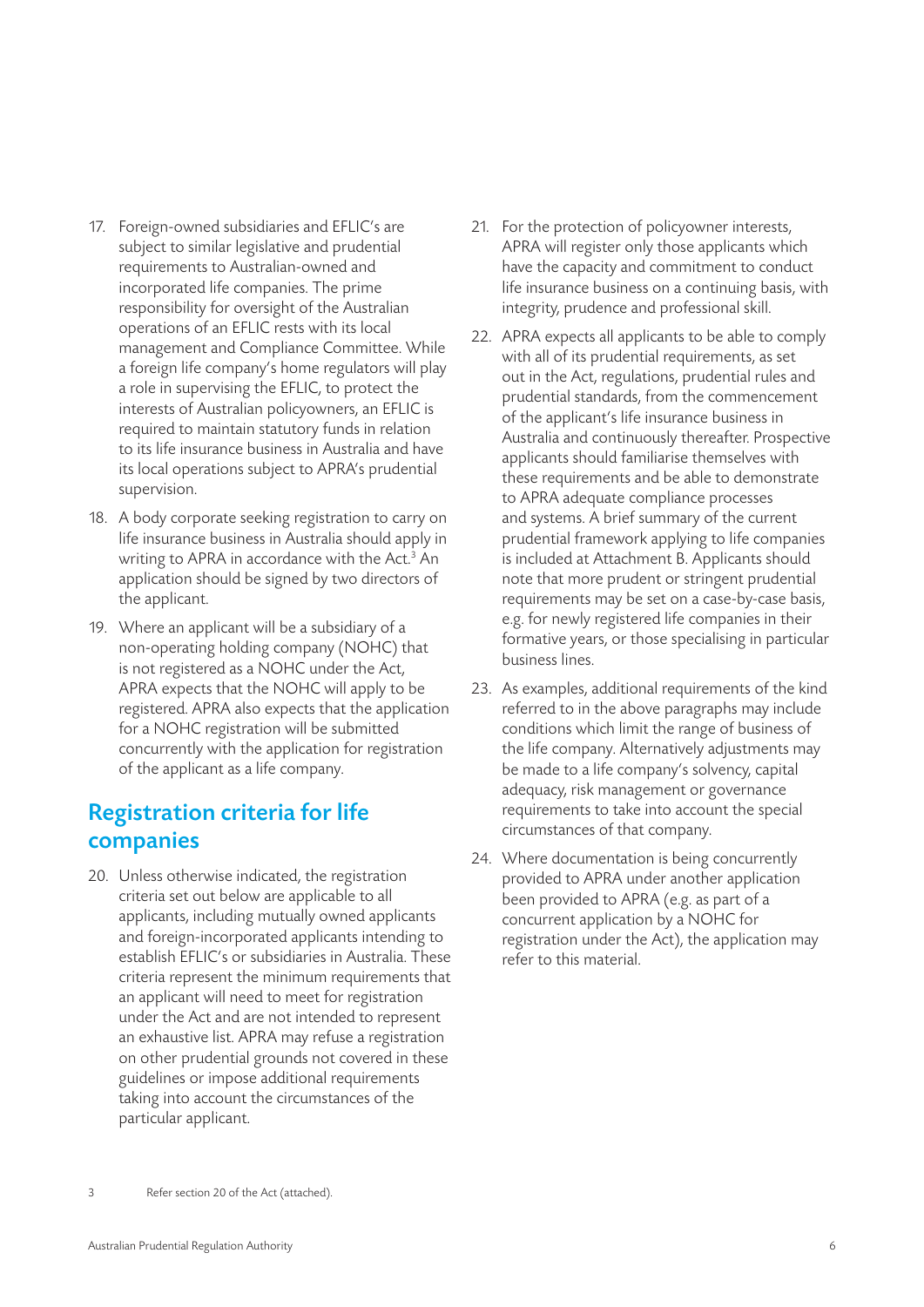# **Ownership**

- 25. Ownership of life companies is governed by the *Financial Sector (Shareholdings) Act 1998* (FSSA). This limits the interests of an individual shareholder or group of associated shareholders in a life company to 15 per cent of the life company's voting shares, unless a higher percentage limit is approved by the Treasurer on national interest grounds.
- 26. An applicant must obtain approval under the FSSA where the 15 per cent limit will be exceeded.
- 27. The substantial shareholders of an applicant are required to demonstrate to APRA that they are well-established and financially sound entities or individuals of standing and substance. APRA may seek comparable information in relation to substantial indirect shareholders, where this appears relevant and such persons may be in a position to influence the affairs of the life company. APRA requires substantial shareholders to be able to demonstrate that their involvement in the life company will be a long-term commitment and that they will be able and willing to contribute additional capital if required. Where there are a number of substantial shareholders, the applicant should discuss with APRA how these requirements might be met.

#### Governance

28. An applicant must satisfy the requirements set out in *Prudential Standard LPS 510 Governance* with regard to the composition and functioning of its Board or Compliance Committee. The directors or compliance committee members and senior management must also satisfy APRA that they are fit and proper, in accordance with *Prudential Standard LPS 520 Fit and Proper*.

- 29. APRA may consult other regulators (domestic and overseas) regarding the suitability of personnel for the proposed life company. Where required by any relevant regulator, applicants will be expected to provide APRA with the authority to seek details in this regard.
- 30. An applicant must also appoint an auditor and actuary in accordance with the requirements of the Act.<sup>4</sup> These experts must perform the duties set out in *Prudential Standard LPS 310 Audit and Related Matters* and *LPS 320 Actuarial and Related Matters.*

# Capital and assets

- 31. Registered life companies are required to have in place sufficient capital to meet the minimum capital requirements under *Prudential Standard PS3 Prudential Capital Requirement* and *Prudential Standard LPS 6.03 Management Capital Standard* at all times. In addition each statutory fund will need sufficient assets (in excess of liabilities) to meet the requirements of *Prudential Standard LPS 2.04 Solvency Standard* and *Prudential Standard LPS 3.04 Capital Adequacy Standard* at all times.
- 32. APRA will assess the adequacy of start-up capital for an applicant on a case-by-case basis having regard to the size, business mix, complexity and risk profile of the business operations proposed in the business plan. However, APRA will not consider applications where the start-up capital or required assets for a statutory fund are less than the minimum required under the standards referred to in the preceding paragraph or are likely to fall below these levels in the future. APRA expects life companies to maintain a reasonable buffer above these minima. The appropriate scale of this buffer will be discussed with the applicant.

4 Refer Part 6 of the Act, *Prudential Standard LPS 310 Audit and Related Matters*, and *Prudential Standard LPS 320 Actuarial and Related Matters*.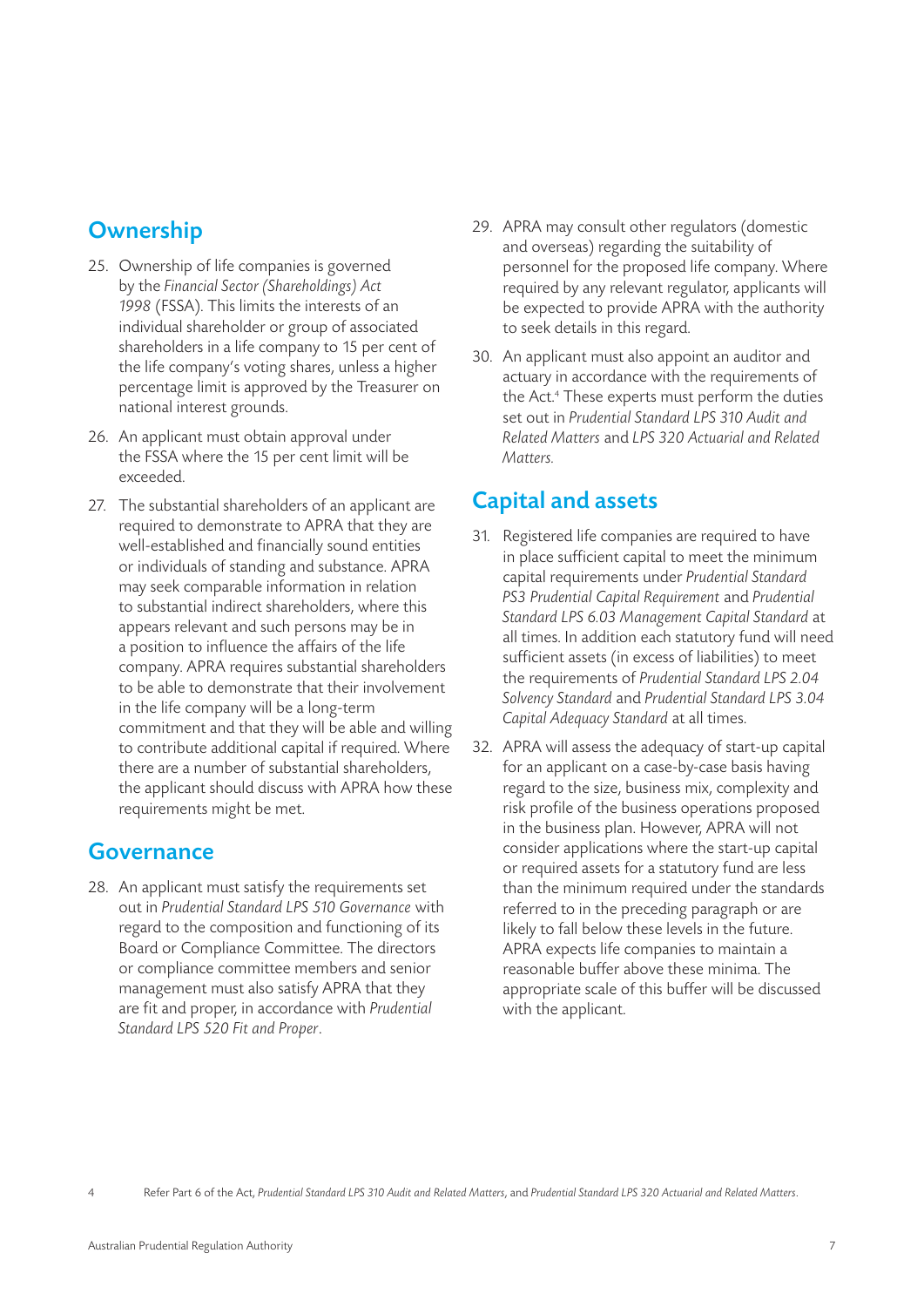# Risk management framework

- 33. An applicant must satisfy APRA that its proposed (or existing) risk management and control framework is adequate and appropriate to monitor and limit risk exposures in relation to the domestic and, where relevant, offshore operations of the life company from the commencement of operations (refer *Prudential Standard LPS 220 Risk Management*). This includes, in particular, the development, implementation and maintenance of policies and procedures to effectively monitor, manage and report on all material risks including, at the minimum:
	- (a) asset and liability management risk;
	- (b) operational risk (requirements for outsourcing and business continuity management are set out in *Prudential Standard LPS 231 Outsourcing* and *Prudential Standard LPS 232 Business Continuity Management)*;
	- (c) life insurance risk, including risk arising out of reinsurance arrangements (refer also to *Prudential Standard LPS 320 Actuarial and Related Matters* and *LPS 230 Reinsurance*); and
	- (d) strategic and tactical risks that arise out of the life company's business plan.
- 34. These arrangements must comply with *Prudential Standard LPS 220 Risk Management,* and be incorporated into a written business plan (which must be reviewed by the life company at least annually) and a documented Risk Management Strategy (RMS) that describes the key elements of the risk management framework, supporting policies and procedures and clearly defined managerial responsibilities and controls. LPS 220 sets out the approach APRA will use to assess the appropriateness, adequacy and effectiveness of an applicant's policies and procedures proposed for identifying, managing and monitoring risk.
- 35. An applicant is required to satisfy APRA on the adequacy of its internal audit arrangements. Requirements with respect to the Board Audit Committee and the internal audit function are set out in *Prudential Standard LPS 510 Governance*.

# **Compliance**

- 36. An applicant must satisfy APRA that its processes and systems will ensure compliance with:
	- (a) the Act and regulations;
	- (b) APRA's prudential standards and prudential rules;
	- (c) other Australian regulatory and legal requirements; and
	- (d) foreign regulatory requirements where applicable.

This includes (but is not limited to) ensuring that systems are in place to satisfactorily fulfill the Risk Management Declaration requirements in *Prudential Standard LPS 220 Risk Management*.

37. In assessing whether the compliance processes and systems are appropriate to the applicant's operations, APRA will have regard to the size, nature and complexity of those operations.

#### Reinsurance management

- 38. Before entering into a reinsurance arrangement, a life company must obtain the appointed actuary's written advice on the likely consequences of the proposed arrangement under *Prudential Standard LPS 320 Actuarial and Related Matters*. In addition under *Prudential Standard LPS 230 Reinsurance* a life company must seek APRA prior approval for reinsurance arrangements possessing certain features (financial reinsurance).
- 39. Life companies are also required to submit to APRA, generally on an annual basis, a reinsurance report that details the company's reinsurance arrangements.

# Information and accounting systems

40. Life companies are required to submit data to APRA in accordance with the reporting standards under the *Financial Sector (Collection of Data) Act 2001*.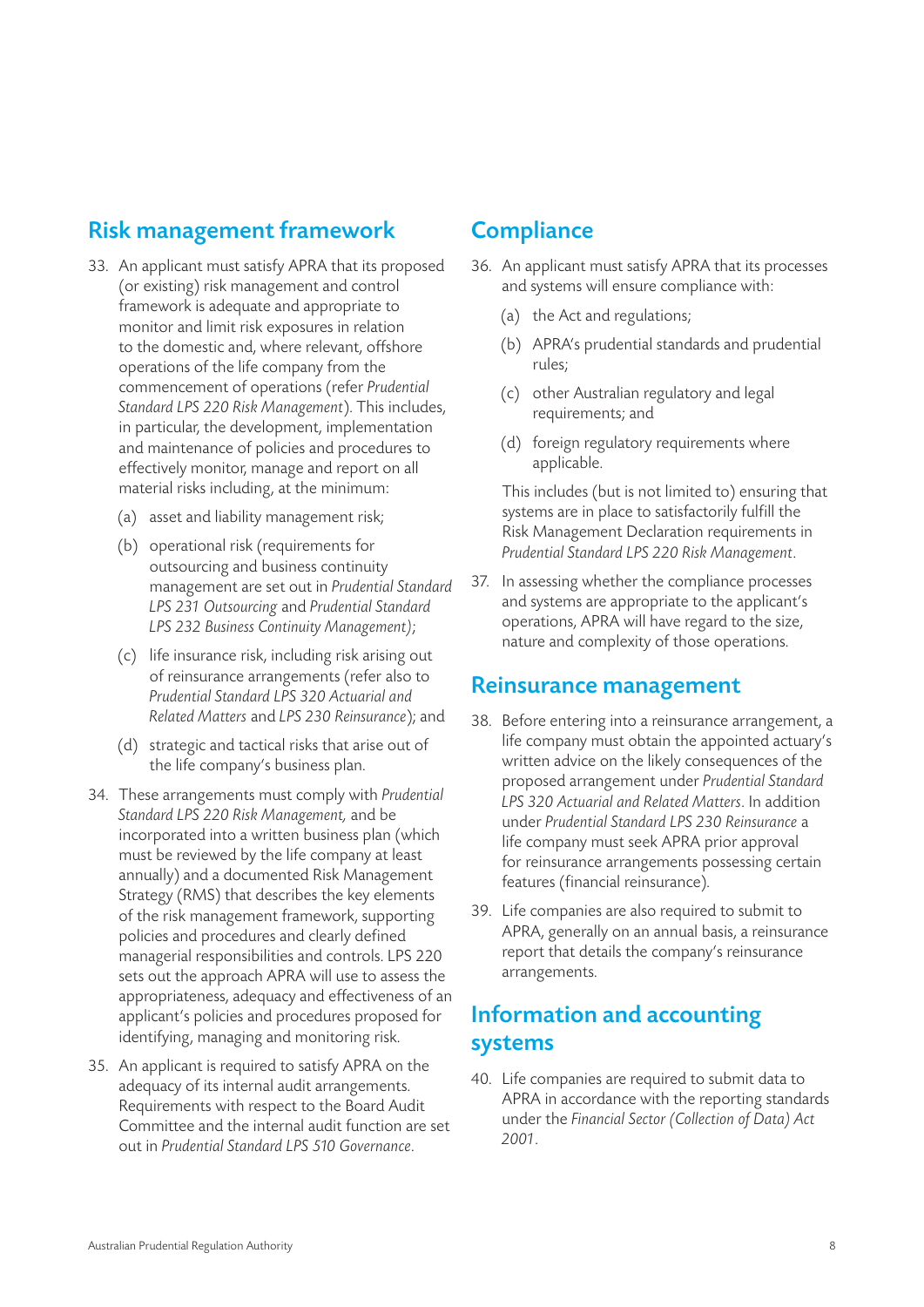- 41. An applicant must satisfy APRA that its information and accounting systems are adequate for maintaining up-to-date records of all business undertaken, so as to keep management continuously and accurately informed of the life company's financial condition and the risks to which it is exposed. This includes demonstrating to APRA that its systems will be capable of producing all required statutory (including the requirements of Division 5 of Part 4 and Division 2 of Part 6 of the Act) and prudential information in an accurate and timely manner from the commencement of operations, including information needed by the appointed actuary to perform their statutory functions.
- 42. Most statistical data from life companies is required to be submitted to APRA using D2A. D2A is an electronic data submission system that allows organisations to download APRA forms, complete them and submit them to APRA electronically and securely. Further detailed information on D2A is available from www.apra.gov.au/statistics/ Lodging-Returns-Life-Insurers.cfm. Applicants should liaise with APRA's Statistics staff at an early stage regarding their reporting obligations.
- 43. In assessing the overall adequacy of the information and accounting systems, APRA will have regard to the integrity and security of the systems and arrangements for business continuity management (refer *Prudential Standard LPS 232 Business Continuity Management*). Outsourcing of material data processing must satisfy the outsourcing requirements set out in *Prudential Standard LPS 231 Outsourcing*.

# Supervision by home supervisor

44. A foreign life company applicant must be an authorised life company in its home country and have received any necessary consent from its home supervisor for the establishment of the proposed life insurance business in Australia. The home supervisor will also need to confirm that the life company is of good financial standing.

45. In assessing applications to establish a foreignowned subsidiary or an EFLIC, APRA will consider the level and scope of prudential supervision of the foreign owner or life company in its home country. In doing so, APRA will have regard to the Insurance Core Principles promulgated by the International Association of Insurance Supervisors.

### Intra-group transactions and arrangements

- 46. Where a corporate group has multiple businesses, it should have policies addressing how intra-group transactions are to be conducted. Generally, APRA expects that any transactions between a registered life company and related parties will be at arm's length.
- 47. Life companies will be permitted to share premises with related entities. In addition, joint functional support services, such as personnel and financial control will be permitted, although clear arrangements for accountability and oversight must exist. *Prudential Standard LPS 231 Outsourcing* sets out the minimum prudential requirements in relation to outsourcing, including to related parties.

# Application procedures

#### Preliminary consultation

48. Prospective applicants for registration as a life company are encouraged to contact APRA to discuss their plans and indicative timing prior to submitting an application. This assists APRA in identifying any matters which might affect the proposal and to advise on the formal requirements for submitting an application. APRA will review and comment on well-developed drafts of an application. Submission of drafts in electronic format is encouraged.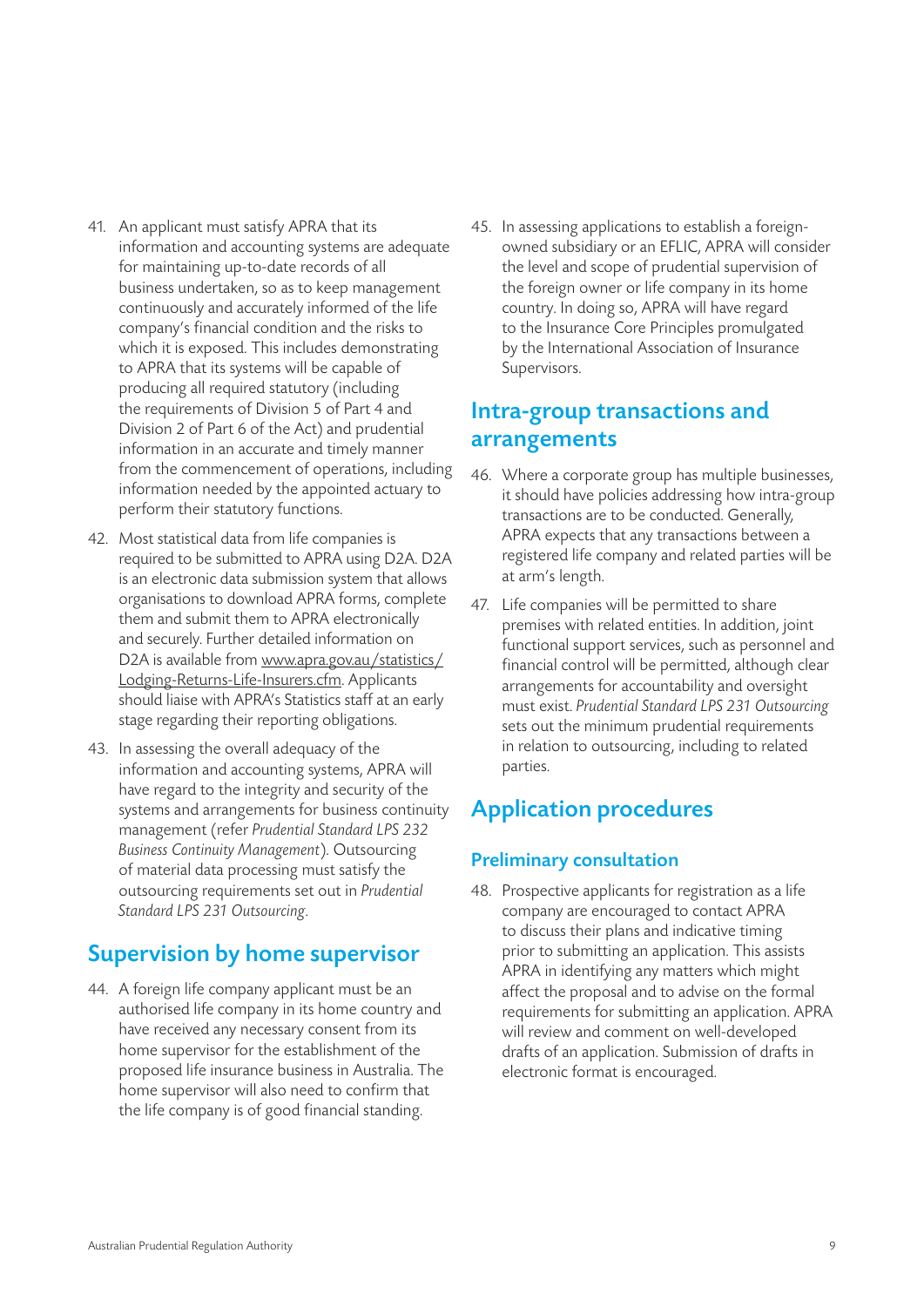49. APRA is funded by levies payable by authorised institutions. It also applies charges for certain functions, including applications for life company registration. The application fee must be paid when the draft application is first lodged with APRA. The fee is not refundable unless a special circumstance applies. The applicable fees and levies can be found on the APRA website under www.apra.gov.au/Life/Levies.cfm.

#### Information required to be submitted on application

- 50. A list of information and supporting documents required to be submitted by an applicant for registration as a life company, either to operate as a locally incorporated life company or as an EFLIC, is set out in Attachments C and D. If there is any material change to the information and documents provided before the applicant has been notified of a decision on the application, the applicant should notify APRA in writing as soon as practicable.
- 51. APRA may seek any additional information from an applicant it considers necessary to assess the application. This will include discussions with relevant responsible persons and may also include on-site prudential reviews.

#### Submission of application

52. Two copies of the final application, with at least one signed by two directors of the applicant, including all the required information and supporting documents, should be submitted to APRA. Submission of the second copy in electronic format is encouraged.

#### Processing and notification

53. All applications will be processed within a reasonable time, having regard to the particular circumstances of each application, including the accuracy and completeness of information and documents submitted to APRA by the applicant.

- 54. Approval of the application may be contingent on other relevant approvals being granted. For example, this may include approvals under the FSSA, the *Foreign Acquisitions and Takeovers Act 1975,* or the grant of an Australian Financial Services Licence under the *Corporations Act 2001.*
- 55. Registration takes effect from the time specified in the instrument of registration signed by the APRA delegate under section 21 of the Act. APRA may impose conditions on the registration and may impose, vary or revoke conditions on registration any time thereafter.
- 56. Applicants registered to carry on life insurance business in Australia will be notified in writing. All applicants registered to carry on life insurance business will be listed on APRA's website in the list of registered life insurance companies. Any conditions placed on an authority may also be published on APRA's website.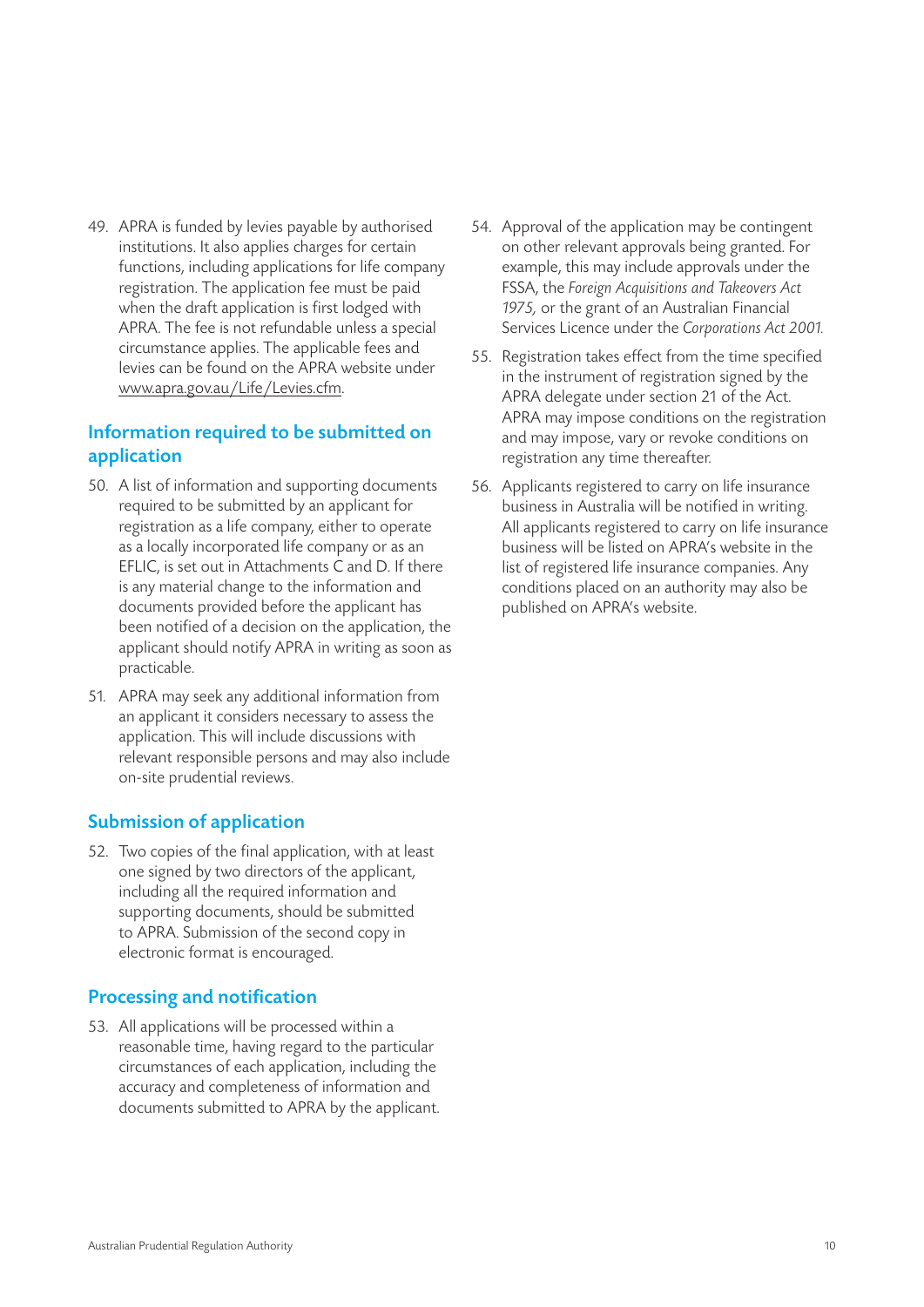# Attachment A – Extract from the Life Insurance Act 1995 on registration

#### 17 When registration is required

- (1) A person other than a company registered under section 21 must not intentionally:
	- (a) issue a life policy; or
	- (b) undertake liability under a life policy.
- (2) Subsection (1) does not prohibit a person from:
	- (a) acting as agent of a company registered under section 21; or
	- (b) entering into, or undertaking liability under, a contract referred to in subsection (3) if the particular contract is not a contract of insurance.
- (3) Paragraph (2)(b) applies to the following contracts:
	- (a) an investment account contract;
	- (b) an investment-linked contract.
- (4) If a declaration is in force under section 12A or 12B in relation to business carried on or proposed to be carried on by a company, the company must not intentionally carry on that business unless the company is registered under section 21.

#### 18 Certain activities not regarded as carrying on life business

A person is not taken to be carrying on life business merely because the person:

- (a) collects premiums under a policy issued outside Australia to a person who was resident outside Australia at the time of issue of the policy; or
- (b) makes payments due under such a policy.

#### 19 Certain persons taken to carry on life business etc.

- (1) For the purposes of this Part, a person who publishes or distributes, or procures the publication or distribution of, a statement relating to the willingness of the person to do something that constitutes the carrying on of life business is taken to carry on that business.
- (2) For the purposes of this Part, a person is taken to carry on life business in Australia if:
	- (a) business that, under this Act, would constitute life business is carried on by another person outside Australia; and
	- (b) the first-mentioned person acts, in Australia, as the agent of that other person in relation to the business carried on outside Australia.

#### 20 Application for registration

- (1) A company may apply in writing to APRA for registration under section 21.
- (2) The application must:
	- (a) be in the form (if any) approved by APRA; and
	- (b) be accompanied by any information requested by APRA; and
	- (c) nominate for the purposes of this Act:
		- (i) the person who is to be the principal executive officer of the life company; and
		- (ii) the period that is to be the financial year of the life company.
- (3) For the purposes of determining an application, APRA may by written notice require an applicant to provide information specified in the notice, before the end of the period specified in the notice.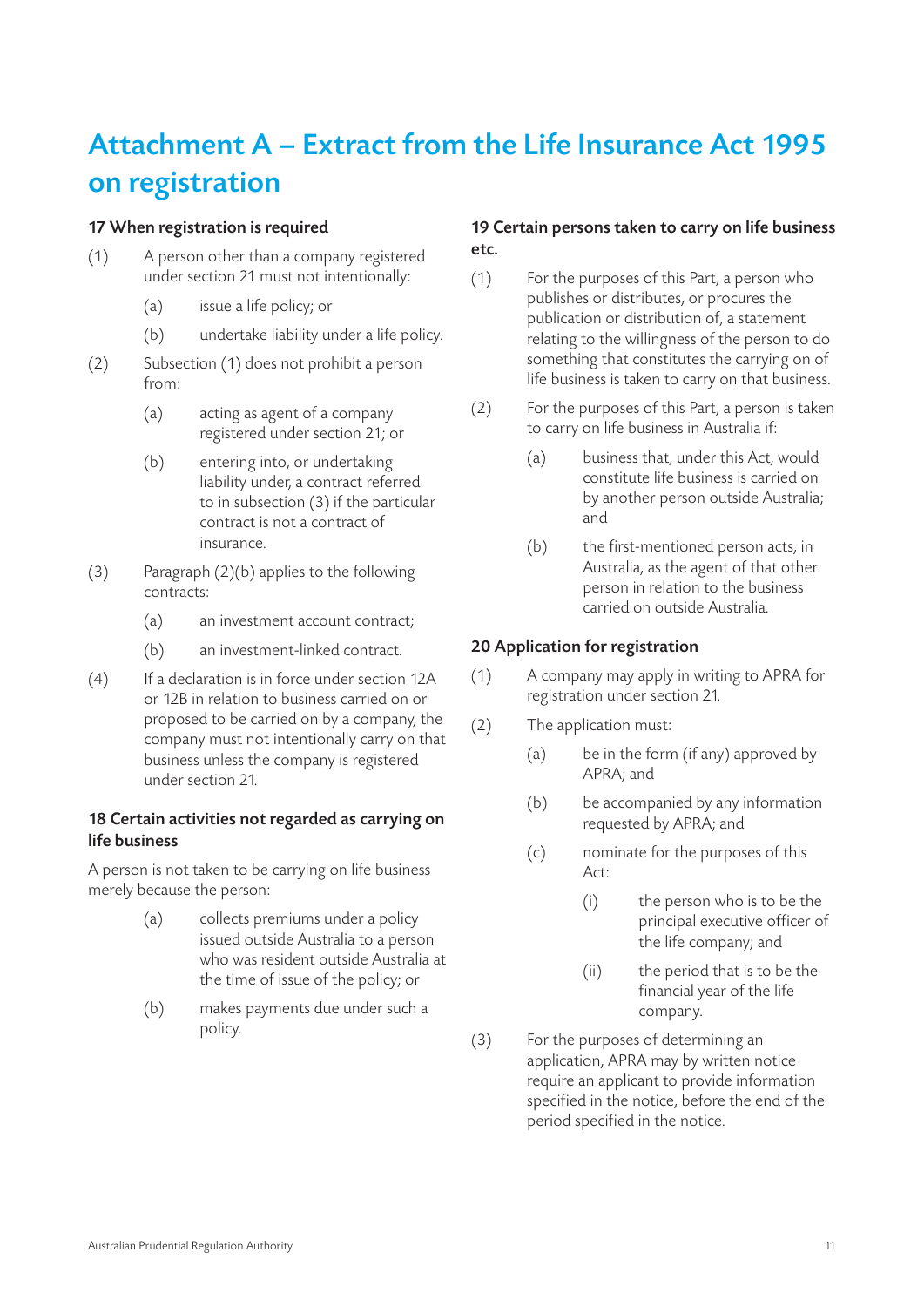- (4) If the applicant does not provide the specified information before the end of the specified period or any longer period agreed to in writing by APRA, the application is taken to be withdrawn.
- (5) A notice under subsection (3) must include a statement about the effect of subsection (4).

#### 21 Decision on application for registration

- (1) APRA must, in writing, register a company that applies for registration under section 20, unless APRA is satisfied that a ground for refusal specified in subsection (3) exists.
- (3) The following are the grounds on which APRA may refuse to register a company:
	- (d) that the company is not able, or is unlikely to be able, to meet its obligations, including obligations in respect of business other than life insurance business;
	- (e) that the company is not able, or is unlikely to be able, to comply with the provisions of this Act or the *Financial Sector (Collection of Data) Act 2001*;
	- (f) that the name of the company so closely resembles the name of a company already registered under this section as to be likely to deceive;
	- $(g)$  in the case of a company that carries on, or proposes to carry on, some other form of business in addition to life insurance business, that the carrying on of that other form of business in addition to insurance business would be contrary to the public interest;
	- (h) that the company is a subsidiary of a NOHC that is not a registered NOHC.

#### 22 Conditions of registration

- (1) APRA may, at any time, impose conditions on the registration of a company.
- (1A) Without limiting the conditions that APRA may impose on the registration, APRA may make the registration conditional on a body corporate, of which the company is a subsidiary, being a registered NOHC.
- (2) APRA imposes conditions by giving the company concerned written notice of the imposition of the conditions and of their terms.
- (3) If APRA thinks that a particular condition is no longer required or should be varied, APRA must, by written notice given to the company, revoke or vary the condition.
- (4) If a company asks APRA, in writing, to revoke or vary a condition, APRA must act as follows:
	- (a) if APRA thinks the condition is no longer necessary or should be varied, APRA must revoke or vary the condition accordingly;
	- (b) in any other case, APRA must refuse to revoke or vary the condition.
- (5) APRA must give a company written notice of a decision under subsection (4).

#### 26 Cancellation of registration: defunct company

- $(1)$  If:
	- (a) a company has been registered under section 21 for at least 12 months; and
	- (b) there are reasonable grounds for believing that the company is not carrying on life insurance business in Australia;

APRA may give the company a written notice requiring the company, within one month after the notice is given, to satisfy APRA that the company is carrying on life insurance business in Australia.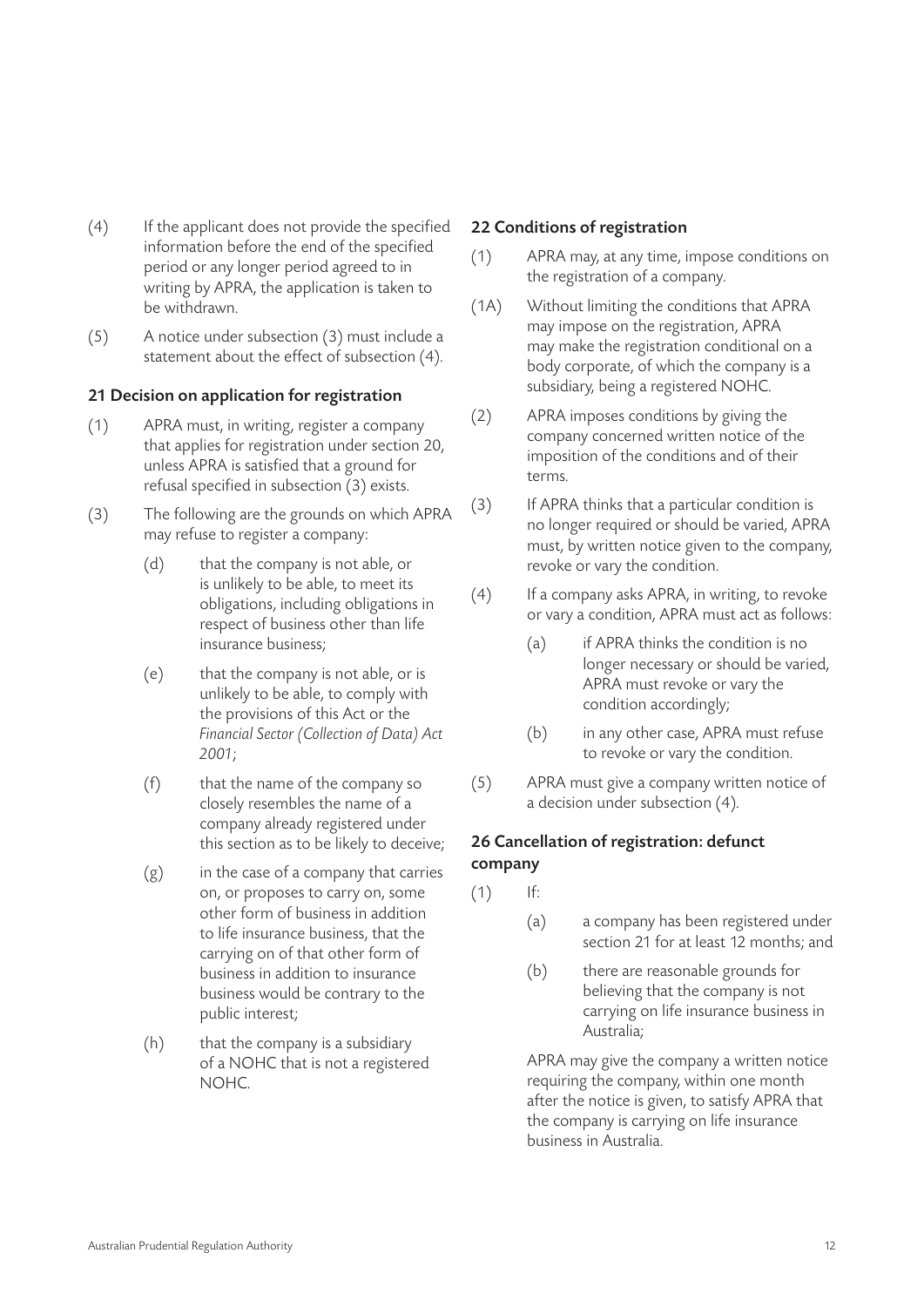- (2) If:
	- (a) APRA has given a notice to a company under subsection (1); and
	- (b) a period of one month has elapsed since the notice was given; and
	- (c) APRA is not satisfied that the company is carrying on life insurance business in Australia;

APRA may cancel (under this section) the registration under section 21 of the company by giving the company written notice of cancellation.

(3) Cancellation under this section of the registration of a company takes effect at the end of 7 days after APRA gives the company written notice of cancellation.

#### 27 Voluntary deregistration

- $(1)$  If:
	- (a) a company gives APRA a written request that its registration under section 21 be cancelled; and
	- (b) APRA is satisfied that:
		- (i) no policies issued by the company remain in force; and
		- (ii) the company is not subject to any outstanding policy liabilities;

APRA may cancel (under this section) the registration under section 21 of the company by giving the company written notice of cancellation.

(2) Cancellation under this section of the registration of a company takes effect when APRA gives the company written notice of cancellation.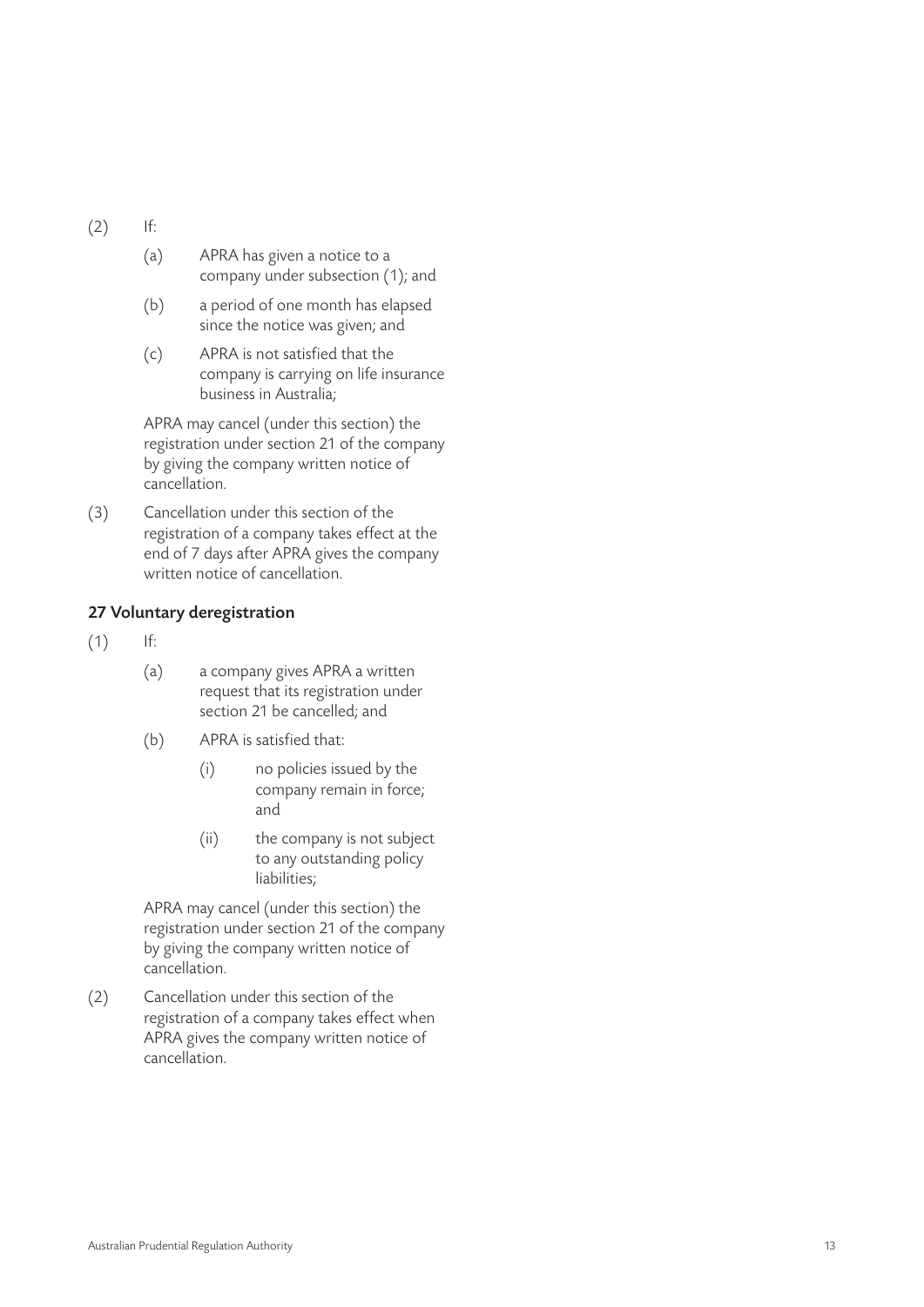# Attachment B – Summary of APRA's life insurance prudential framework

- 1. APRA's prudential framework comprises the Act, regulations, life insurance prudential standards, prudential rules, prudential practice guides, registration guidelines and reporting standards. The following provides a high level summary of the prudential framework. For further details, applicants should refer to the life insurance prudential and reporting standards on the APRA website (www.apra.gov.au).
- 2. APRA has a policy initiative underway on the review of capital standards for general insurers and life insurers. This is likely to lead, in due course, to a substantial restructure of a number of the standards below. The latest information on the proposals is available on the APRA website (www.apra.gov.au).

#### General standard (LPS 7.02)

3. Provides a broad outline of APRA's actuarial prudential standards including the definition of key terms referred to in Life Insurance prudential standards LPS 1.04, 2.04, 3.04, 4.02, 5.02 and 6.03.

#### Valuation of policy liabilities (LPS 1.04)

4. Provides guidance on the determination (at a related product group level) of the best estimate liability (value of future benefit payments + value of future expenses – value of expected future receipts) and the value of the expected future profit which are added together to give the policy liability. Australia adopts a margin-on-services approach under which the future profit is released over time on the basis of profit carriers and the standard also offers guidance on the identification of appropriate profit carriers.

#### Solvency standard (LPS 2.04) and Capital adequacy standard (LPS 3.04)

- 5. Each statutory fund is required to meet the requirements of both the solvency standard (LPS 2.04) and the capital adequacy standard (LPS 3.04). Both requirements have the same basic building blocks, though each has a different basis of calculation. Essentially the components are added together, to give the required amount of reserves, which are compared to the total assets of the statutory fund. In addition the aggregate capital adequacy requirement is required to be at least equal to the solvency requirement for a statutory fund.
- 6. The basic building blocks are:
	- policy liability component  $-$  the best estimate liabilities for policy liabilities (determined under LPS 1.04) are recalculated using alternative (less favourable) assumptions. The recalculated liabilities are then subject to various floors (at a related product group and/or all policy level) based on minimum termination values and current termination values; plus
	- other liabilities; plus
	- an inadmissible asset reserve  $-$  an adjustment to reduce the value of certain assets. Includes adjustments for related party assets, intangibility, double gearing and excessive asset and reinsurance recovery concentrations; plus
	- a resilience reserve allows for the impact of specified shocks in asset yields on the asset and liability mismatch position.
- 7. In addition for capital adequacy a new business reserve may also be required.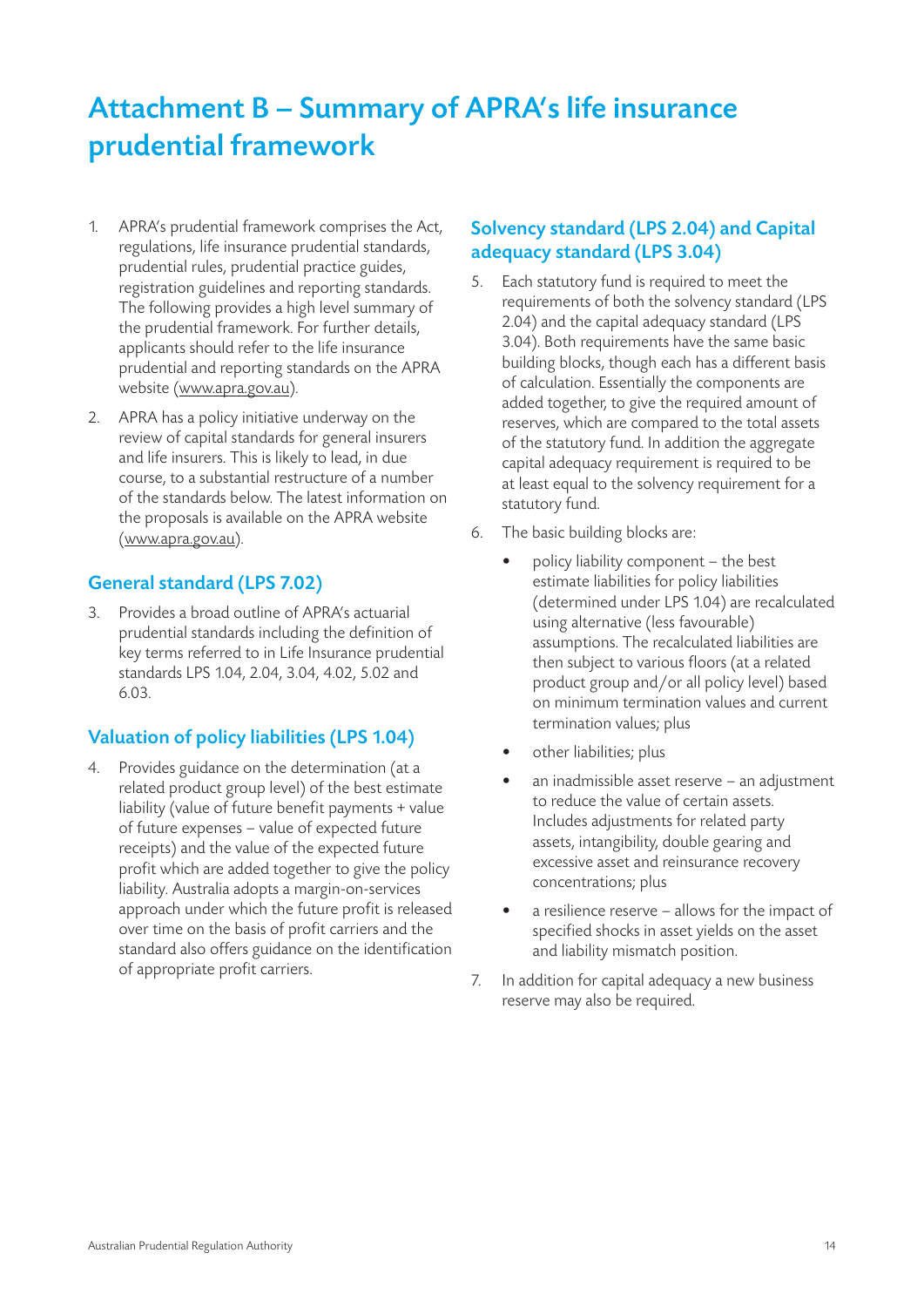#### Minimum surrender values and paid-up values (LPS 4.02)

8. The Act contains provisions regarding the surrender of policies (s. 207) and the conversion of a policy to a paid-up policy (s. 209). This standard provides guidance on the minimum value of a life insurance policy were it to be surrendered or made paid up at a date prior to its full term. Schedule 2 of the *Life Insurance Regulations 1995* also amends the operation of the Act for certain specified policy types.

#### Cost of investment performance guarantees (LPS 5.02)

9. The Act requires separate statutory funds for Australian investment-linked business and the other life business of a company. It is, however, possible to structure investment linked contracts that offer guarantees in relation to investment performance. In order to reinforce the separation, s. 42 of the Act limits the extent of the performance guarantee offered by an investment linked fund to 5 per cent of the policy liabilities of the fund. LPS 5.02 deals with the calculation of the investment performance guarantee.

#### Management capital standard (LPS 6.03)

10. LPS 6.03 is a risk based management capital requirement for the business of a life company conducted outside its statutory funds. It utilises the same basic building blocks as the solvency and capital adequacy requirements though there is no allowance for policy liabilities (as these must be written in a statutory fund).

#### Prudential capital requirement (PS 3)

11. PS 3 sets out the life company's minimum shareholders' fund requirement of \$10 million dollars as well as setting requirements on the composition of this requirement. It applies in addition to LPS 6.03.

#### Governance (LPS 510)

- 12. This standard applies to both life companies and from 1 July 2010 to registered NOHCs. The board of a company bears ultimate responsibility for the sound and prudent management of the company. This Standard imposes requirements relating to the composition of the board, the role of the board remuneration committee, the role of the board audit committee, the internal audit function, external auditor independence and the appointed actuary's and appointed auditor's access to the board.
- 13. An EFLIC is not required to maintain a board in Australia but must have a compliance committee which effectively performs the role of the Board. Attachment B details the role of the committee, requirements on its composition, its processes and its duties and responsibilities. The compliance committee does not absolve the directors of the EFLIC from their special duty in relation to statutory funds arising under s. 48 of the Act.

#### Fit and Proper (LPS 520)

14. This standard applies to both life companies and from 1 July 2010 to registered NOHCs. It requires the board of a life company (compliance committee for an EFLIC) or a registered NOHC to have a policy to ensure the fitness and propriety of individuals who hold positions of responsibility within the company. This includes directors, senior officers, the appointed auditor and the appointed actuary.

#### Risk management (LPS 220)

15. A life company is required to have a risk management framework and a dedicated risk management function. This risk management framework is to be described in a high-level risk management strategy.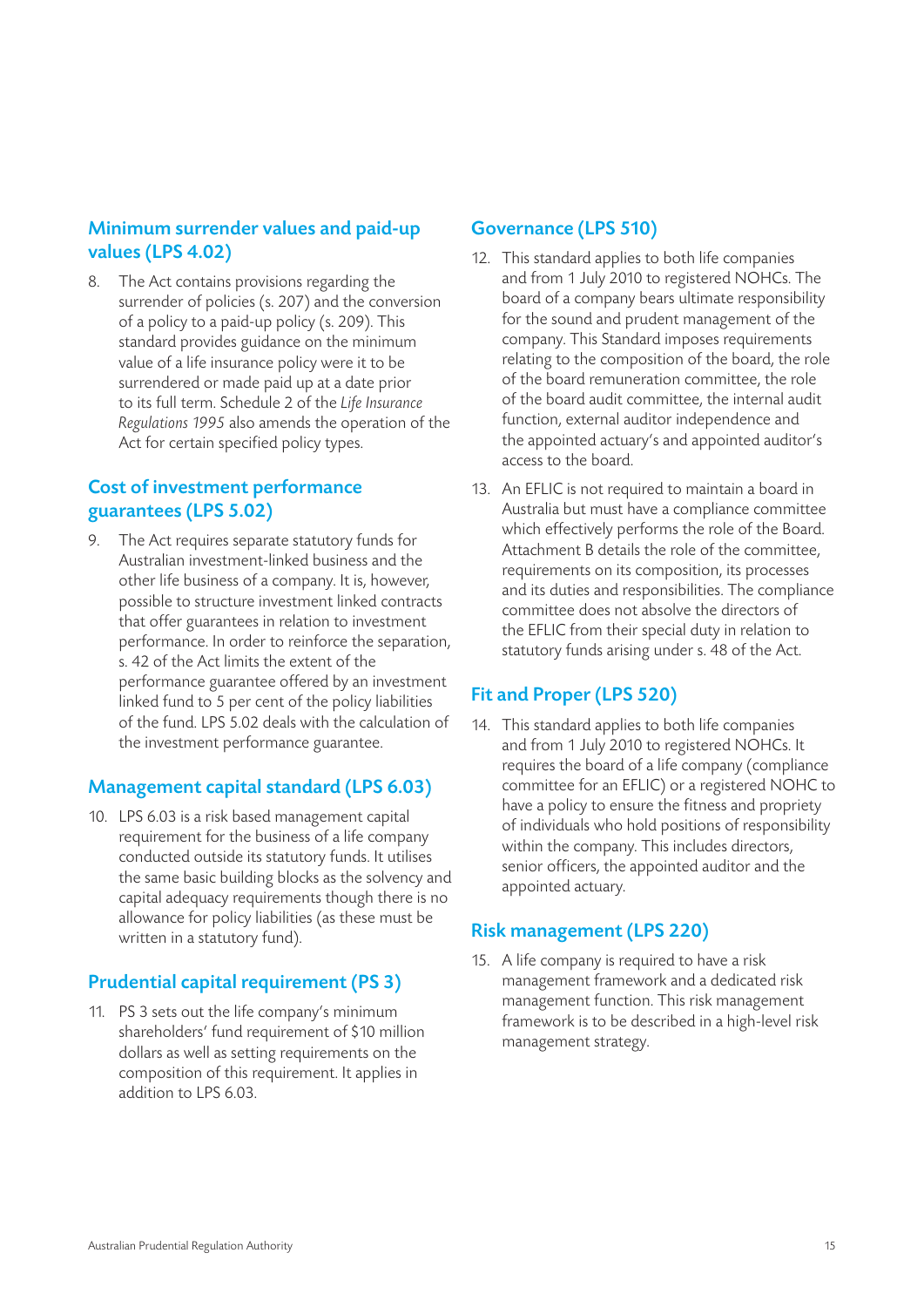#### Reinsurance (LPS 230)

16. A life company is required to provide APRA with an annual reinsurance report outlining details of its reinsurance arrangements. A life company is also required to obtain APRA's prior approval for certain (financial) reinsurance arrangements.

#### Outsourcing (LPS 231)

17. All outsourcing arrangements of material business activities must be documented in the form of written contracts except for some intra-group arrangements. A life company must consult with APRA prior to entering into offshoring arrangements. Life companies are also required to maintain a policy relating to outsourcing which ensures there is sufficient monitoring of the outsourced activities.

#### Business continuity management (LPS 232)

18. A life company is required to implement a wholeof-business approach to business continuity management appropriate to the nature and scale of its operations.

#### Audit and related matters (LPS 310)

19. All life companies must appoint an auditor. The auditor must prepare a report in relation to the reporting statements submitted by a life company annually to APRA before the statements are submitted (attesting to their accuracy) and prepare a report annually about the systems, procedures and controls within the life company.

#### Actuarial and related matters (LPS 320)

20. All life companies must appoint an actuary who meets the eligibility requirements outlined in LPS 520. The actuary must produce an annual Financial Condition Report (FCR) as well as provide advice to the Board on policies the life company proposes to issue as well as proposed reinsurance arrangements.

#### Consolidation of prudential rules nos. 15, 17, 18, 22, 27 and 28 (LPS 900)

21. This standard outlines requirements in relation to the transfer of policies between statutory funds, the maintenance of a single bank account for statutory funds, the identification of nonparticipating benefits, the determination of starting amounts and the distribution of shareholders retained profit for Australian participating business.

#### Reporting framework

22. APRA requires life companies to submit quarterly returns and annual audited returns. APRA's prudential reporting requirements are broadly consistent with the financial reporting required under accounting standards issued by the Australian Accounting Standards Board (AASB). The major differences are outlined in LPS 350 Contract classification for the purposes of prudential reporting.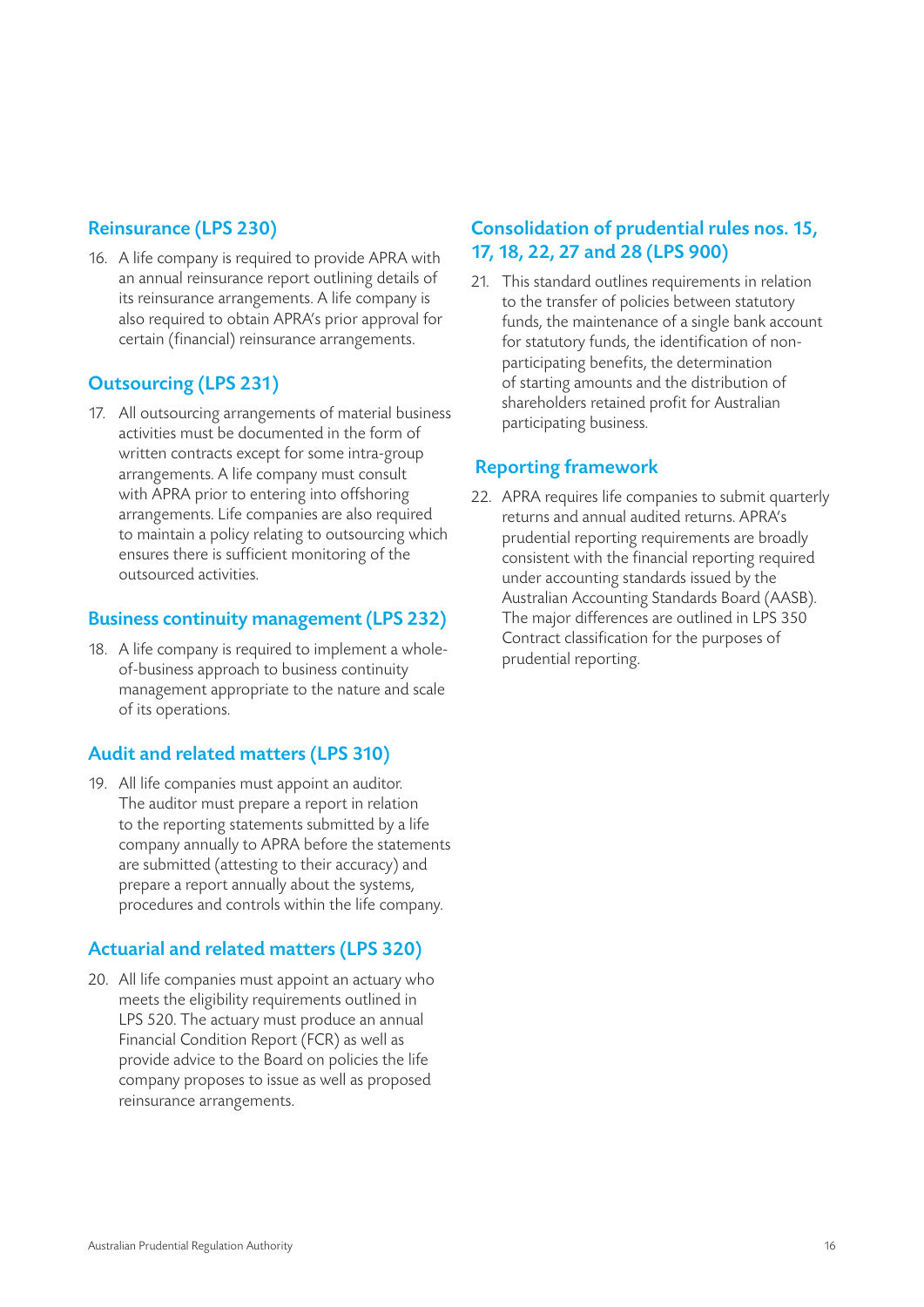# Attachment C – Supporting information required for an application to register as a life company – Locally incorporated life company

Some of the information requested below may have already been provided to APRA as part of the authorisation application for another regulated entity within the same corporate group. Where this information is the same, the application may simply refer to that other information.

#### 1. Ownership, board and management

- (a) Name of the applicant and date and place of incorporation.
- (b) The address of the registered office and the address(es) of where the life insurance business will be conducted from.
- (c) A brief history of the applicant and an outline of existing operations (where relevant).
- (d) Names of substantial shareholders (direct and ultimate) and their respective shareholdings and details of any related entities in Australia.
- (e) Board and committee structure, including names of directors, their principal business associations, curricula vitae, statements regarding the fitness and propriety of the directors, and charters of the board and relevant committees (refer *Prudential Standard LPS 510 Governance* and *Prudential Standard LPS 520 Fit and Proper.*)
- (f) An outline of the proposed organisational framework, including the names, responsibilities and curricula vitae of senior management, and statements regarding their fitness and propriety (refer *Prudential Standard LPS 510 Governance* and *Prudential Standard LPS 520 Fit and Proper.*)
- (g) Proposed initial capital (including amount and composition) and management capital adequacy (refer to *Prudential Standard PS 3 Prudential Capital Requirement* and *Prudential Standard LPS 6.03 Management Capital Standard*).
- (h) Information necessary to demonstrate the

standing and substance of any substantial shareholders. This should include information about their history, operations, shareholders and directors, balance sheet, profit and loss, and off-balance sheet business data (see also section 7 below).

(i) A written undertaking by substantial shareholders (including any foreign parents) to provide additional capital, if required, and to confirm that their investment in the life company represents a long-term commitment.

#### 2. Auditors and actuaries

- (a) Details of the auditor proposed to be appointed under section 83 of the Act – the appointed auditor (also refer *Prudential Standard LPS 520 Fit and Proper* and *Prudential Standard LPS 510 Governance*).
- (b) Details of the actuary proposed to be appointed under section 93 of the Act – the appointed actuary (also refer *Prudential Standard LPS 520 Fit and Proper* and *Prudential Standard LPS 510 Governance*).

#### 3. Business plan

The business plan submitted should incorporate the goals of the first three years of operation of the applicant on a stand alone basis, and also of the applicant and its corporate group. This should include both subsidiaries that are or will be APRA regulated, and other businesses. The business plan should also include:

#### Structure of the business

- (a) an outline of the proposed activities and scale of operations, including details of the proposed types of life insurance business to be written, relevant expertise, and any plans to outsource operations. This should also include the proposed operations of any related businesses in Australia, and any intended business relationships with the applicant;
- (b) for each statutory fund, detailed information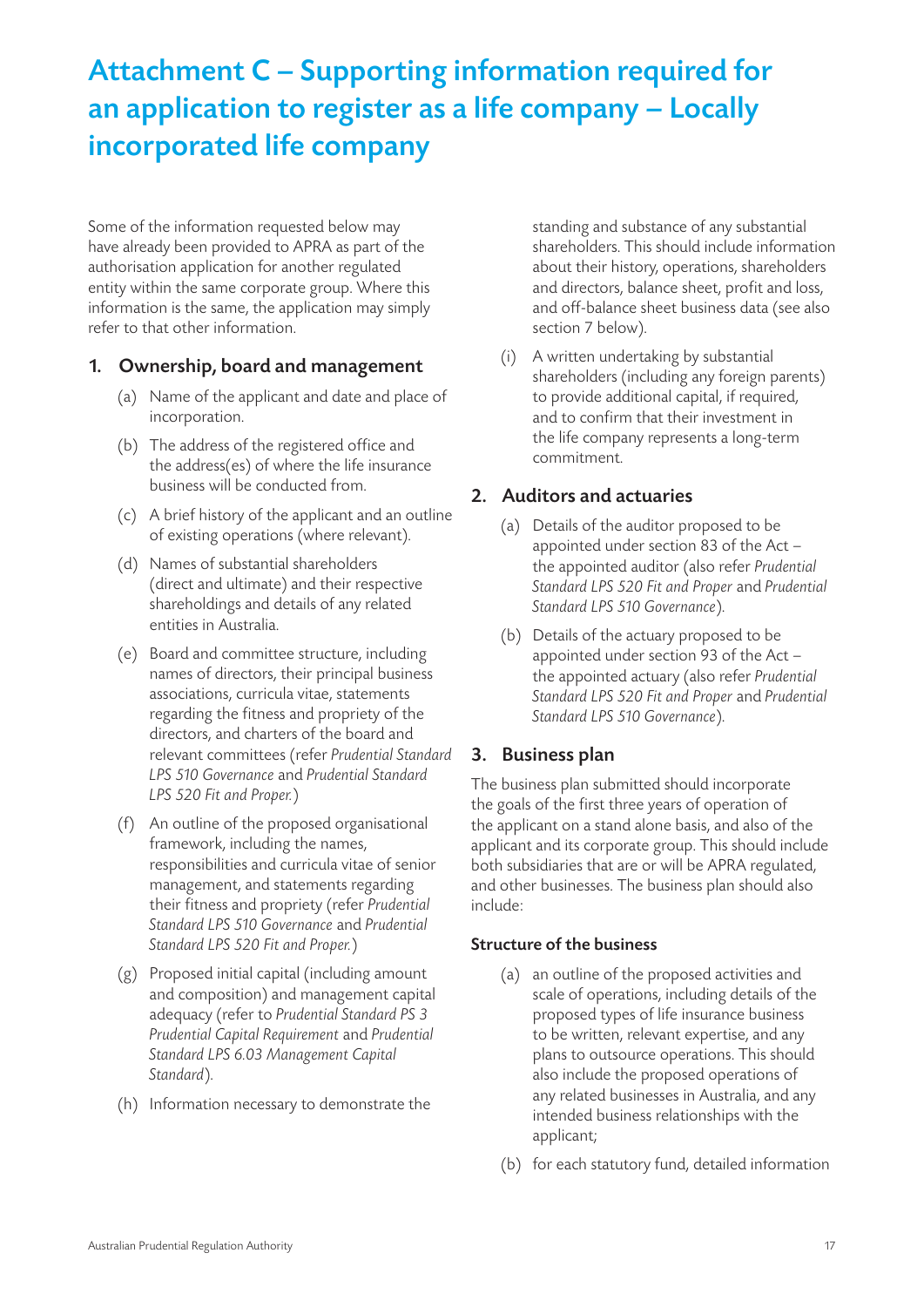consistent with that outlined in regulation 4.00 of the *Life Insurance Regulations 1995*;

- (c) the location of head office and an outline of the branch network envisaged and the timeframe over which the network will be established;
- (d) other intended means of product distribution;
- (e) an estimate of total staff complement;
- (f) the proposed date for commencement of operations; and

#### Financial projections

- (g) projections (including sensitivity analysis<sup>5</sup>) of the following:
	- (i) detailed balance sheet (showing both tangible and intangible components), off-balance sheet business, cash flow and earnings (including assumptions);
	- (ii) key financial and prudential ratios (e.g. solvency, capital adequacy and management capital coverage ratios) for the applicant; and
	- (iii) key financial and prudential ratios for the applicant and its subsidiaries on a consolidated basis.

APRA would normally expect the life company's proposed appointed actuary to be involved in the development of these business plans.

#### 4. Risk and information management

- (a) An outline of proposed reinsurance arrangements (including any proposed limited risk transfer arrangements), including the information requested under Attachment A and Attachment B (as relevant) of *Prudential Standard LPS 230 Reinsurance*, and evidence that reinsurers are willing to provide the proposed cover should also be included.
- (b) A Risk Management Strategy (RMS) (in accordance with *Prudential Standard LPS*

*220 Risk Management*) that describes the key elements of the risk management framework including risk appetite, policies, procedures, management responsibilities and controls. This should cover both domestic and offshore operations of the applicant and any business conducted outside of the statutory funds. The RMS must include a description of the life company's approach to management of capital. This would be expected to outline levels of target capital and actions that would be taken if capital falls below these levels.

- (c) Details of information and accounting systems (including any outsourcing of data processing and other back office functions).
- (d) Evidence that, from the commencement of operations, information and other systems will be capable of producing all required statutory accounts and reporting forms in an accurate and timely manner, including information required by the appointed actuary. This will normally require verification by the proposed appointed actuary and appointed auditor.
- (e) Details of outsourcing policy and arrangements (refer *Prudential Standard LPS 231 Outsourcing).*
- (f) Arrangements for business continuity management (refer *Prudential Standard LPS 232 Business Continuity Management*).
- (g) Internal audit arrangements (refer *Prudential Standard LPS 510 Governance*).
- (h) Policies setting out fit and proper requirements and other selection policies (e.g. independence, board renewal) for responsible persons (refer *Prudential Standard LPS 510 Governance* and *Prudential Standard LPS 520 Fit and Proper.*)

<sup>5</sup> The expected assumptions would be those that the applicant sees as appropriate for the business. Other projections should be on the basis of an adverse move in one of the material assumptions and an adverse move in two of the material assumptions. APRA would also expect to see that up side and down side scenarios have been analysed for each significant major assumption.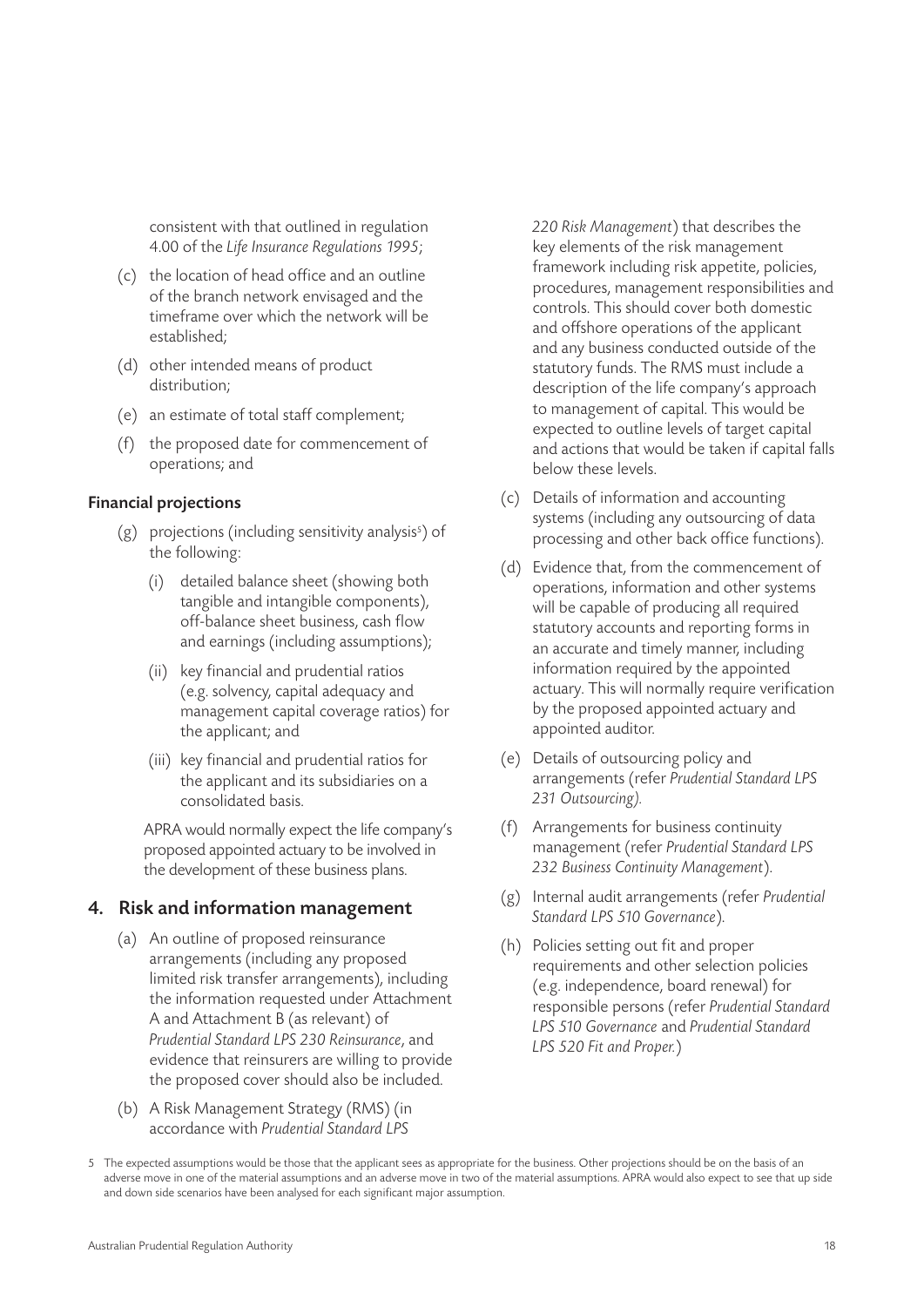#### 5. Subsidiaries and associates and other related companies

- (a) Details of existing or proposed subsidiaries and associates, including details of their board and senior management (and their associations with the proposed life company), the nature and scale of their business, financial ratings, and their proposed business relationship with the proposed life company. This can be illustrated with a structure chart. Details of any other related companies in Australia (e.g. Australian subsidiaries of a foreign member of the same corporate group) should also be included.
- (b) Details of the involvement of other regulatory agencies. This should include an outline of regulatory requirements and details of any material legal or regulatory actions outstanding or pending (at the time of application) involving the subsidiary or associate.
- (c) Details of any plans to transfer assets from subsidiaries and associates to the proposed life company.
- (d) Details of investments, finance and other support provided by the proposed life company and between subsidiaries to identify levels of exposure within the group. This should include details of off-balance sheet activities.

#### 6. Other

- (a) A certificate of incorporation of the applicant.
- (b) A copy of the Constitution of the applicant, certified to be current.
- (c) An auditor's certificate (from the proposed auditor) verifying the level of shareholders capital and compliance with the requirements of *Prudential Standard PS 3 Prudential Capital Requirement* and *Prudential Standard LPS 6.03 Management Capital Standard* of the applicant as well as the solvency and capital adequacy position of the statutory funds.

(d) An actuary's advice (from the proposed appointed actuary) to the Board regarding policies and reinsurance arrangements in accordance with the requirements of *Prudential Standard LPS 320 Actuarial and Related Matters*.

#### 7. Life companies which are part of a corporate group or joint venture

Where the applicant is a subsidiary of another corporation or is a joint venture, the parent(s) should provide:

- (a) a brief history and an outline of their operations, substantial shareholders (direct and ultimate) and directors (including principal business associations);
- (b) balance sheet, profit and loss and off-balance sheet business data for the last three years (plus any available current year data);
- (c) an outline of the reporting lines proposed from the applicant to its parents;
- (d) an undertaking to co-operate in the supervision of the applicant, including the provision of information required by APRA to supervise the applicant;
- (e) an undertaking to keep APRA informed of any significant developments adversely affecting its financial soundness and/or reputation globally, and to provide promptly to APRA copies of its published financial accounts and any significant media releases (with translations where appropriate);
- (f) if a parent is foreign, an outline of any prudential supervision arrangements to which it is subject in its home country; and
- (g) a statement from any foreign parent's home supervisor that:
	- (i) the foreign parent is of good financial standing and has the supervisor's consent to apply for an authority to operate a foreign-owned subsidiary in Australia; and
	- (ii) the supervisor is willing to co-operate with APRA where necessary in the supervision of the applicant.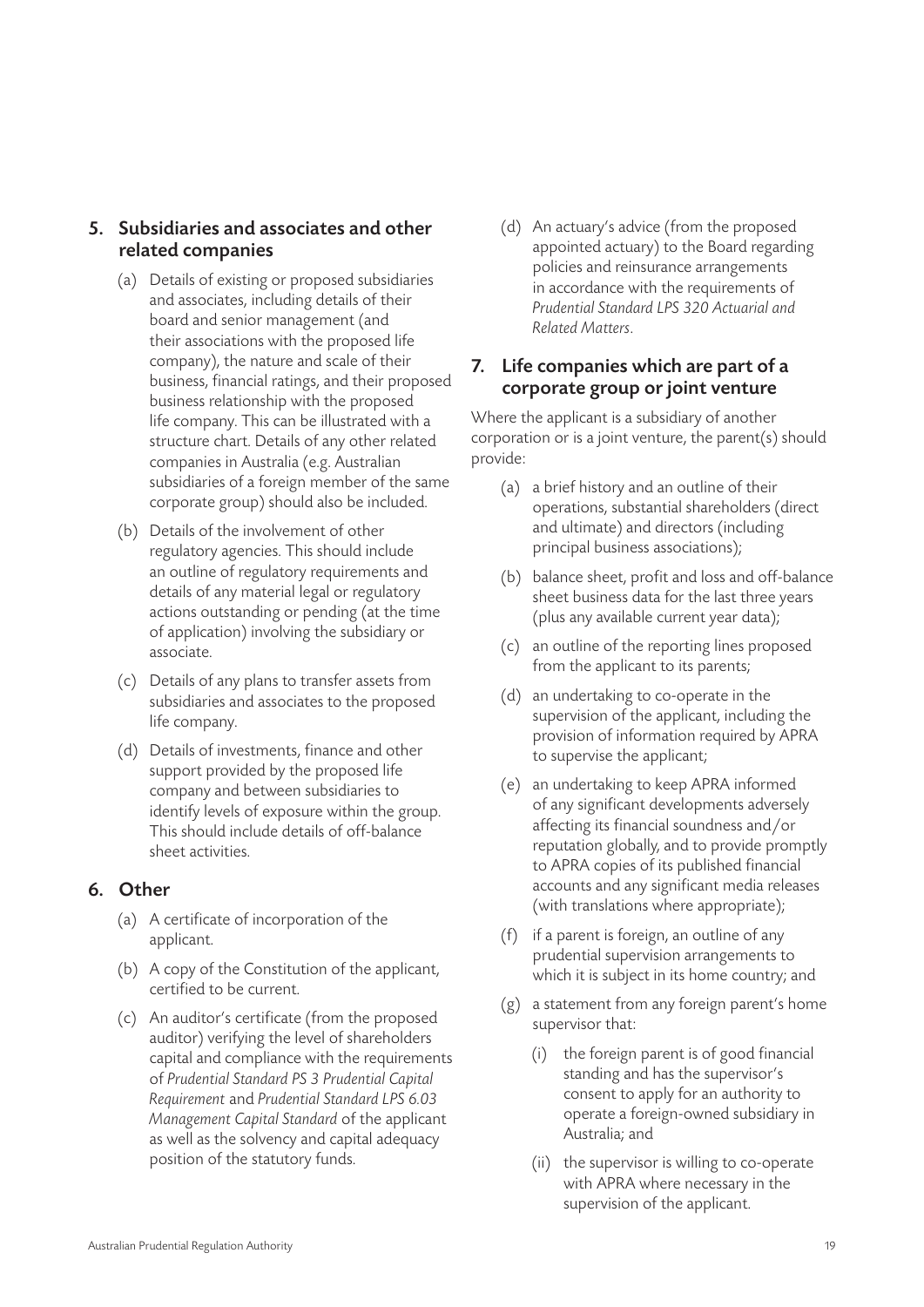#### 8. Prudential supervision by APRA

- (a) A written undertaking by the applicant to:
	- (i) adhere to APRA's prudential requirements at all times;
	- (ii) consult and be guided by APRA on prudential matters, including in respect of new business initiatives; and
	- (iii) provide APRA with any information which may be required for prudential supervision of itself (and its consolidated group).
- (d) For a foreign owned applicant, an acknowledgement by the applicant that APRA may discuss the applicant's conduct and status with its parent and its parent's home supervisor(s).
- (e) A written undertaking by the applicant to consult with APRA prior to the establishment or acquisition of additional businesses, either domestically or overseas.
- (f) Evidence that arrangements have been established for each of the applicant's proposed auditor and actuary (where applicable) to carry out their duties in accordance with the Act and Prudential **Standards**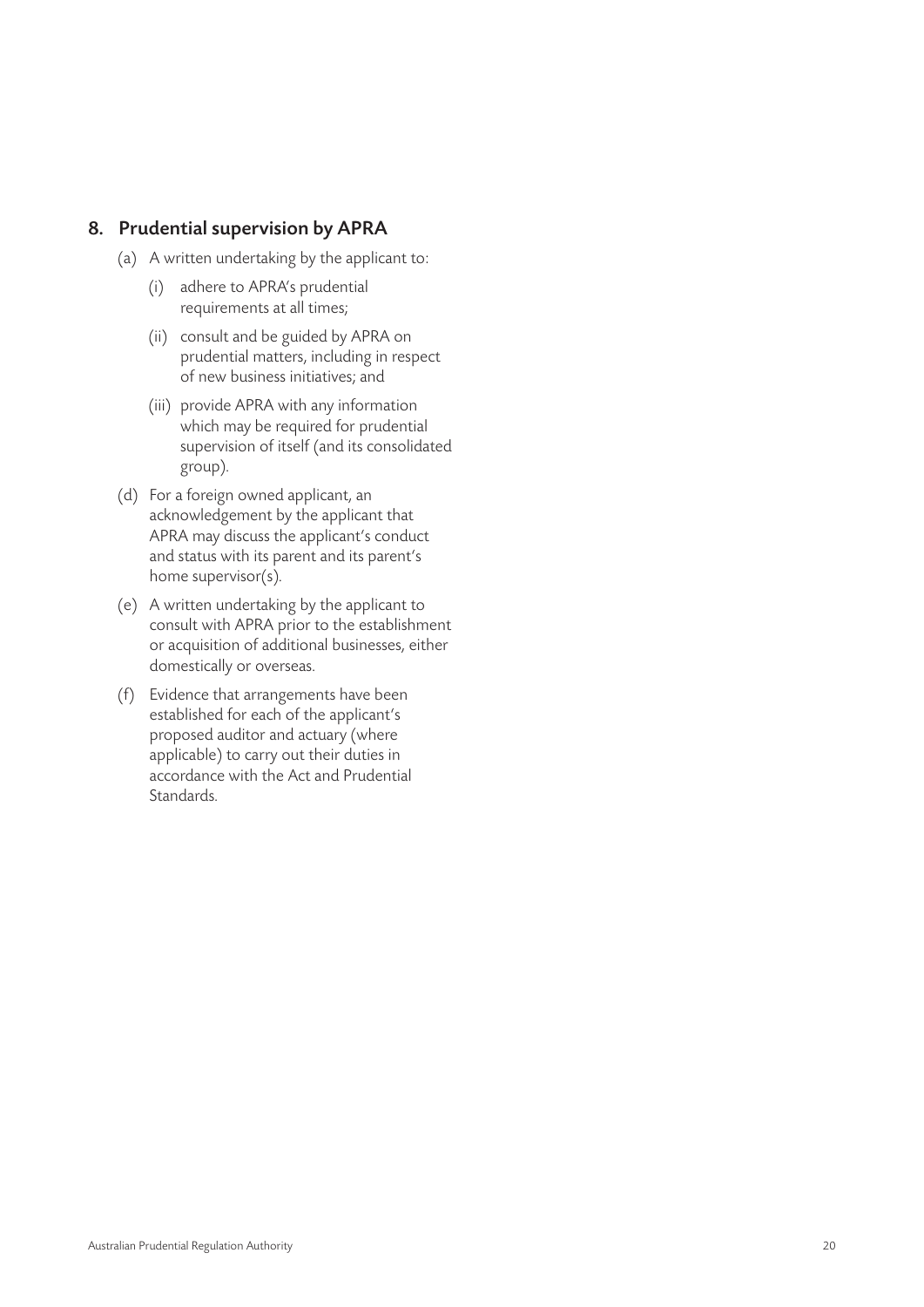# Attachment D – Supporting information required for an application to register as a life company – eligible foreign life insurance company (EFLIC)

Some of the information requested below may have already been provided to APRA as part of the authorisation application for another regulated entity within the same corporate group. Where this information is the same, the application may simply refer to that other information.

#### 1. Ownership, board and management

- (a) Name of the applicant and date and place of incorporation.
- (b) The address of the head office, the address of the main office in Australia and an address for service in Australia.
- (c) A brief history of the applicant and an outline of its operations.
- (d) Names of substantial shareholders (direct and ultimate) and their respective shareholdings and details of any related entities in Australia.
- (e) Board structure, including names of directors, their principal business associations and curricula vitae, and details of relevant senior management.
- (f) Details of the Compliance Committee which has the responsibility for overseeing the Australian operation and has delegated authority from the board for this purpose, including the members' names, their principal business associations, curricula vitae, and a statement regarding the fitness and propriety of the members and copies of charters of the compliance committee, relevant committees and delegation instrument from the EFLIC's Board (refer *Prudential Standard LPS 510 Governance* and *Prudential Standard LPS 520 Fit and Proper*).
- (g) An outline of the proposed organisational framework, including the names, responsibilities and curricula vitae of senior management of the Australian operations, and statements regarding their fitness and propriety (refer *Prudential Standard LPS 510 Governance* and *Prudential Standard LPS 520 Fit and Proper*).
- (h) An outline of the proposed reporting lines from the Australian operations to head office.
- (i) Other information necessary to demonstrate the standing and substance of the applicant and its substantial shareholders. This should include balance sheet, profit and loss and offbalance sheet business data for the foreign life company itself, and where applicable for its holding company or other substantial shareholders, for the last three years (plus any available current year data) and information on solvency and capital ratios.

#### 2. Auditors and actuaries

- (a) Details of the auditor proposed to be appointed under section 83 of the Act – the appointed auditor (refer Act and *Prudential Standard LPS 520 Fit and Proper* and *Prudential Standard LPS 510 Governance*).
- (b) Details of the actuary proposed to be appointed under section 93 of the Act – the appointed actuary (refer *Prudential Standard LPS 520 Fit and Proper* and *Prudential Standard LPS 510 Governance*).

#### 3. Business plan

The business plan submitted should incorporate the goals of the first three years of operations of the applicant. The business plan should also include:

#### Structure of the business

- (a) an outline of the proposed activities and scale of operations in Australia, including details of the proposed types of life insurance business to be written, relevant expertise, and of any plans to outsource operations. This should also include the proposed operations of any related businesses in Australia, and any intended business relationships with the applicant;
- (b) for each statutory fund, detailed information consistent with that outlined in regulation 4.00 of the *Life Insurance Regulations 1995*;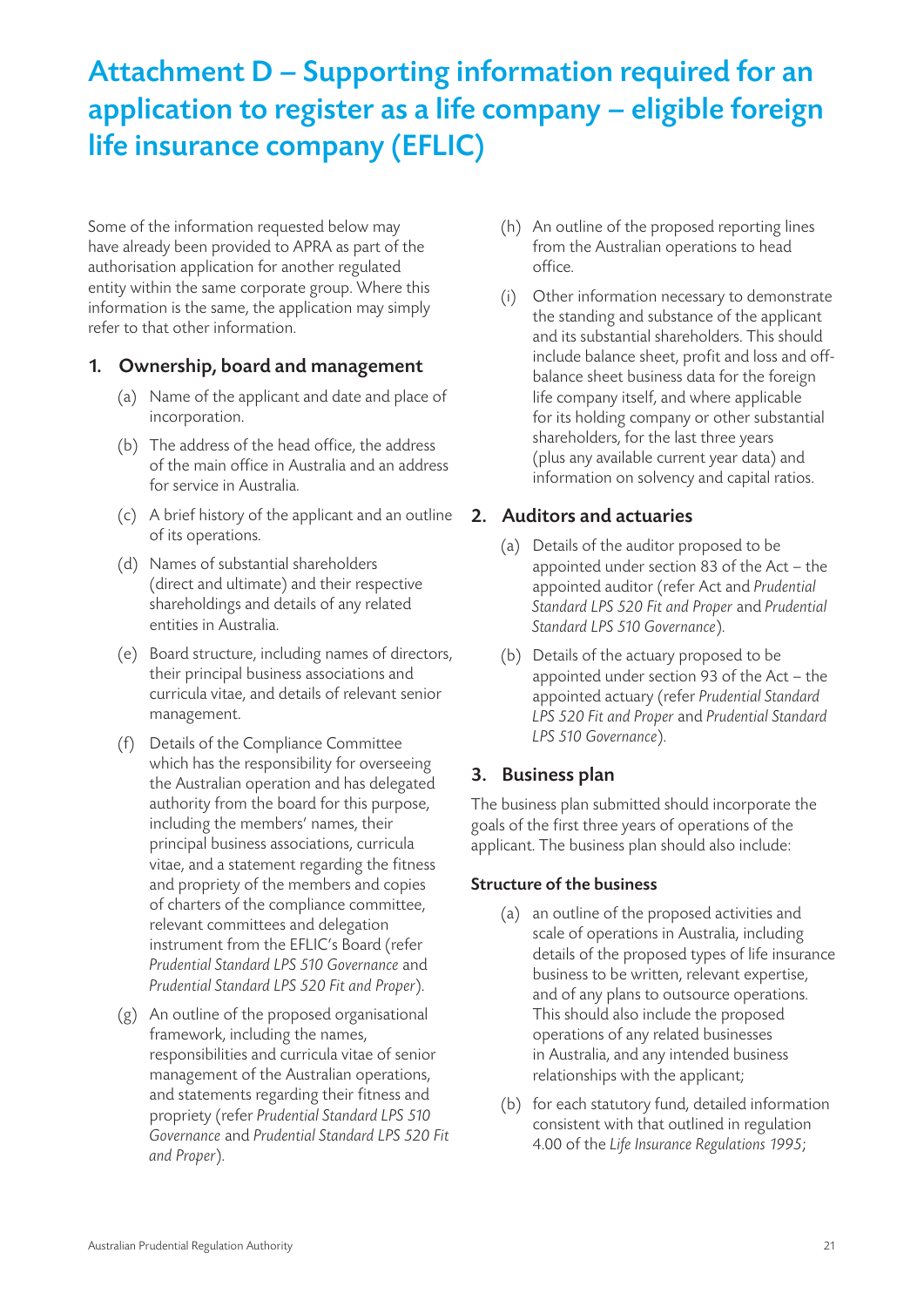- (c) the location of the head office in Australia and an outline of the branch network envisaged and the timeframe over which the network will be established;
- (d) other intended means of product distribution;
- (e) an estimate of total staff complement in Australia;
- (f) the proposed date for commencement of operations in Australia; and

#### Financial projections

- (g) projections for the Australian business (including sensitivity analysis<sup>6</sup>) of the following:
	- (i) detailed balance sheet, cash flow and earnings (including assumptions); and
	- (ii) key financial and prudential ratios (e.g. the solvency and capital adequacy coverage ratios).

APRA would normally expect the life company's proposed Appointed Actuary to be involved in the development of these business plans.

#### 4. Risk and information management

(a) An outline of proposed reinsurance arrangements (including any proposed limited risk transfer arrangements), including the information requested under Attachment A and Attachment B (as relevant) of *LPS 230 Reinsurance* and evidence that reinsurers are willing to provide the proposed cover should also be included.

- (b) A Risk Management Strategy (RMS) (in accordance with *Prudential Standard LPS 220 Risk Management*) that describes the key elements of the risk management framework including risk appetite, policies, procedures, management responsibilities and controls in relation to the operations of the applicant. The RMS must include a description of the life company's approach to management of capital. This would be expected to outline levels of target capital for statutory funds and actions that would be taken if capital falls below these levels.
- (c) Details of information and accounting systems (including any outsourcing of data processing and other back office functions).
- (d) Evidence that, from the commencement of operations, information and other systems will be capable of producing all required statutory accounts and reporting forms in an accurate and timely manner, including information required by the appointed actuary. This will normally require verification by each of the applicant's proposed appointed actuary and appointed auditor.
- (e) Details of outsourcing policy and arrangements (refer *Prudential Standard LPS 231 Outsourcing).*
- (f) Arrangements for business continuity management (refer *Prudential Standard LPS 232 Business Continuity Management*).
- (g) Internal audit arrangements (refer *Prudential Standard LPS 510 Governance*).
- (h) Policies setting out fit and proper requirements and other selection policies for responsible persons (refer *Prudential Standard LPS 510 Governance* and *Prudential Standard LPS 520 Fit and Proper.*)

<sup>6</sup> The expected assumptions would be those that the applicant sees as appropriate for the business. Other projections should be on the basis of an adverse move in one of the material assumptions and an adverse move in two of the material assumptions. APRA would also expect to see that up side and down side scenarios have been analysed for each significant major assumption.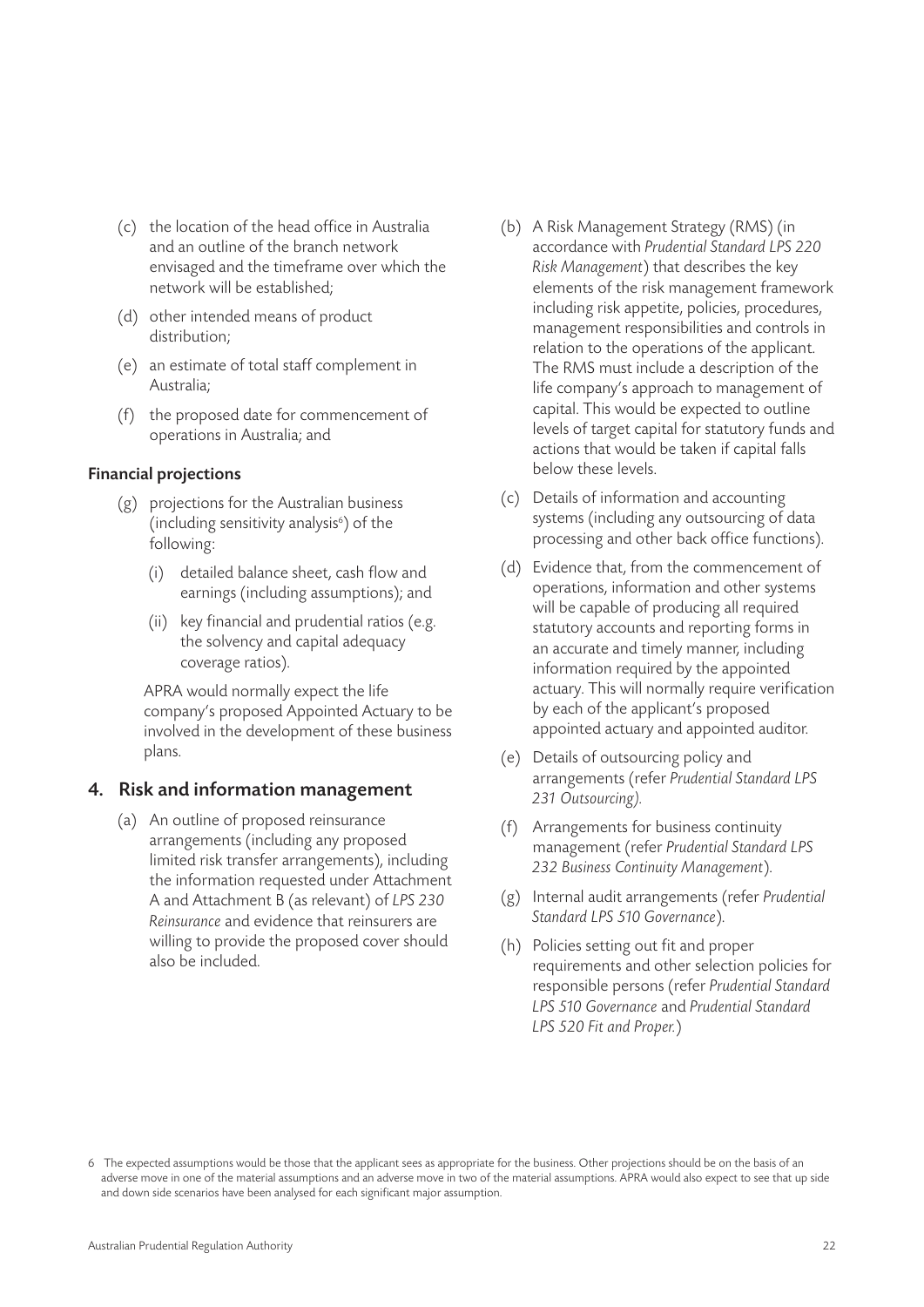#### 5. Associates

- (a) Details of existing or proposed subsidiaries and associates, including details of their board and senior management (and their associations with the proposed life company), the nature and scale of their business, financial ratings, and their proposed business relationship with the proposed life company. This can be illustrated with a structure chart.
- (b) Details of the involvement of other regulatory agencies. This should include an outline of regulatory requirements and details of any material legal or regulatory actions outstanding or pending (at the time of application) involving the subsidiary or associate.
- (c) Details of any plans to transfer any business or assets from subsidiaries and associates in Australia to the applicant.
- (d) Details of investments, finance and other support provided by the proposed life company and between subsidiaries to identify levels of exposure within the group. This should include details of off-balance sheet activities.
- (e) An undertaking by the applicant to keep APRA apprised of developments in its subsidiaries and associates in Australia.

#### 6. Other

- (a) A certificate of incorporation of the applicant and its authorisation to carry on an life insurance business in its home country and evidence of registration with the Australian Securities and Investments Commission as a foreign company (including its ARBN).
- (b) A copy of the Constitution of the applicant or equivalent document, certified to be current.
- (c) An outline of the supervisory arrangements to which the applicant is subject to in its home country.
- (d) A statement from the applicant's home supervisor:
	- (i) consenting to the application to establish a branch in Australia;
	- (ii) confirming the applicant is of good financial standing; and
	- (iii) agreeing to co-operate with APRA where necessary in the supervision of the applicant.
- (e) Details on where the head office carries on life insurance business outside Australia and whether it is complying with the law of that place relating to the carrying on of life insurance business and has complied during the preceding 5 years.
- (f) An undertaking by the applicant to keep APRA informed of any significant developments adversely affecting its financial soundness and/or reputation globally, and to provide promptly to APRA copies of its published financial accounts and any significant media releases (with translations where appropriate).
- (g) An auditor's certificate (from the proposed appointed auditor) verifying the solvency and capital adequacy position of the statutory funds.
- (h) An actuary's advice (from the proposed appointed actuary) to the company regarding policies and reinsurance arrangements in accordance with the requirements of *Prudential Standard LPS 320 Actuarial and Related Matters*.

#### 7. Prudential supervision by APRA

- (a) A written undertaking by the applicant to:
	- (i) adhere to APRA's prudential requirements at all times;
	- (ii) consult and be guided by APRA on prudential matters, including in respect of new business initiatives; and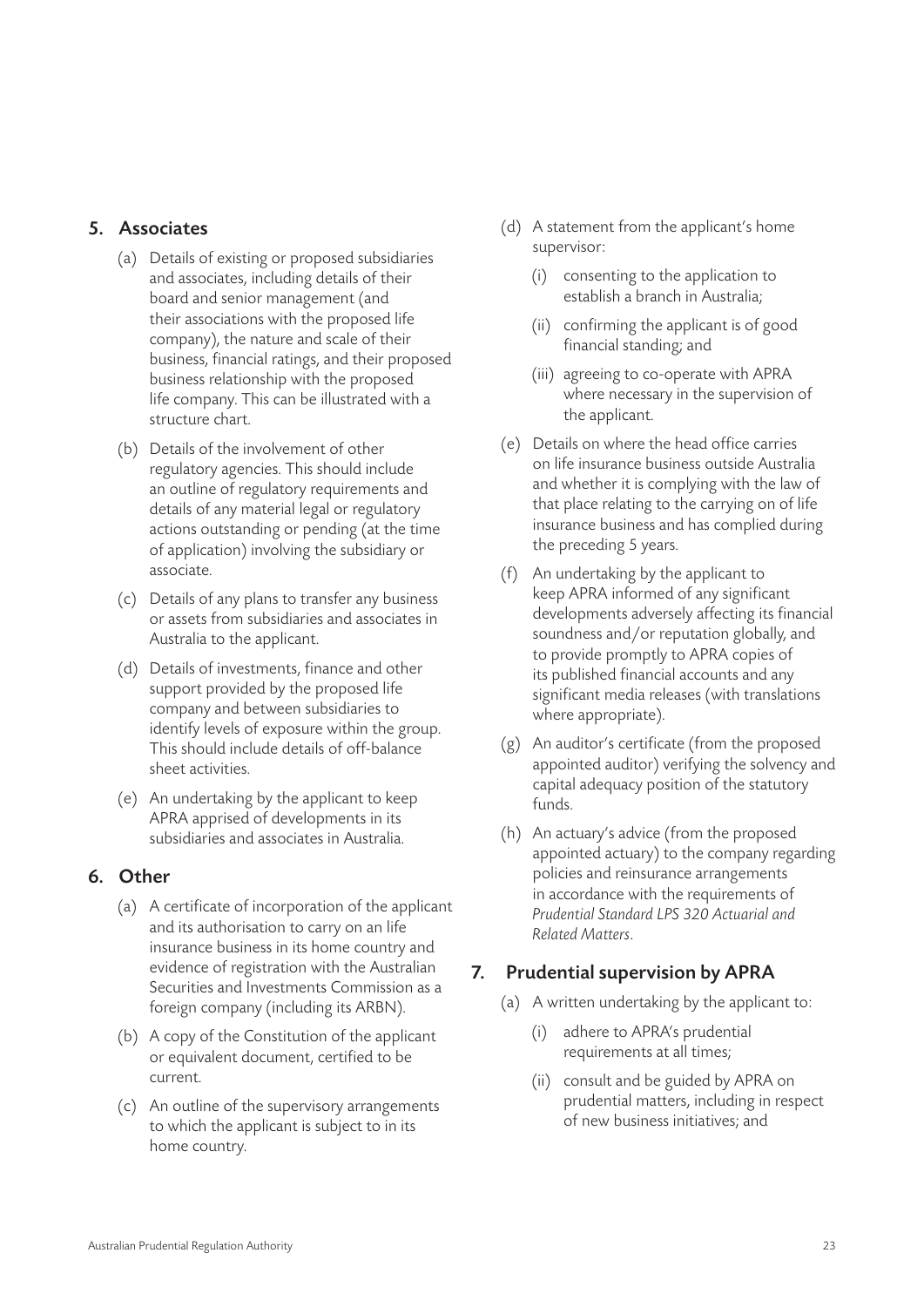- (iii) provide APRA with any information which may be required for the prudential supervision of the applicant.
- (b) An acknowledgement by the applicant that APRA may discuss the conduct of the Australian operations with its head office and its home supervisor(s).
- (c) An acknowledgement from the directors of the applicant that they are aware of their duty in relation to statutory funds under s. 48 of the Act and that this duty can be carried out, without conflicting with any other duty they are subject to in their home or other relevant jurisdiction.
- (d) Evidence that arrangements have been established for each of the applicant's proposed appointed auditor and appointed actuary (where applicable) to carry out their duties under the Act and Prudential Standards.